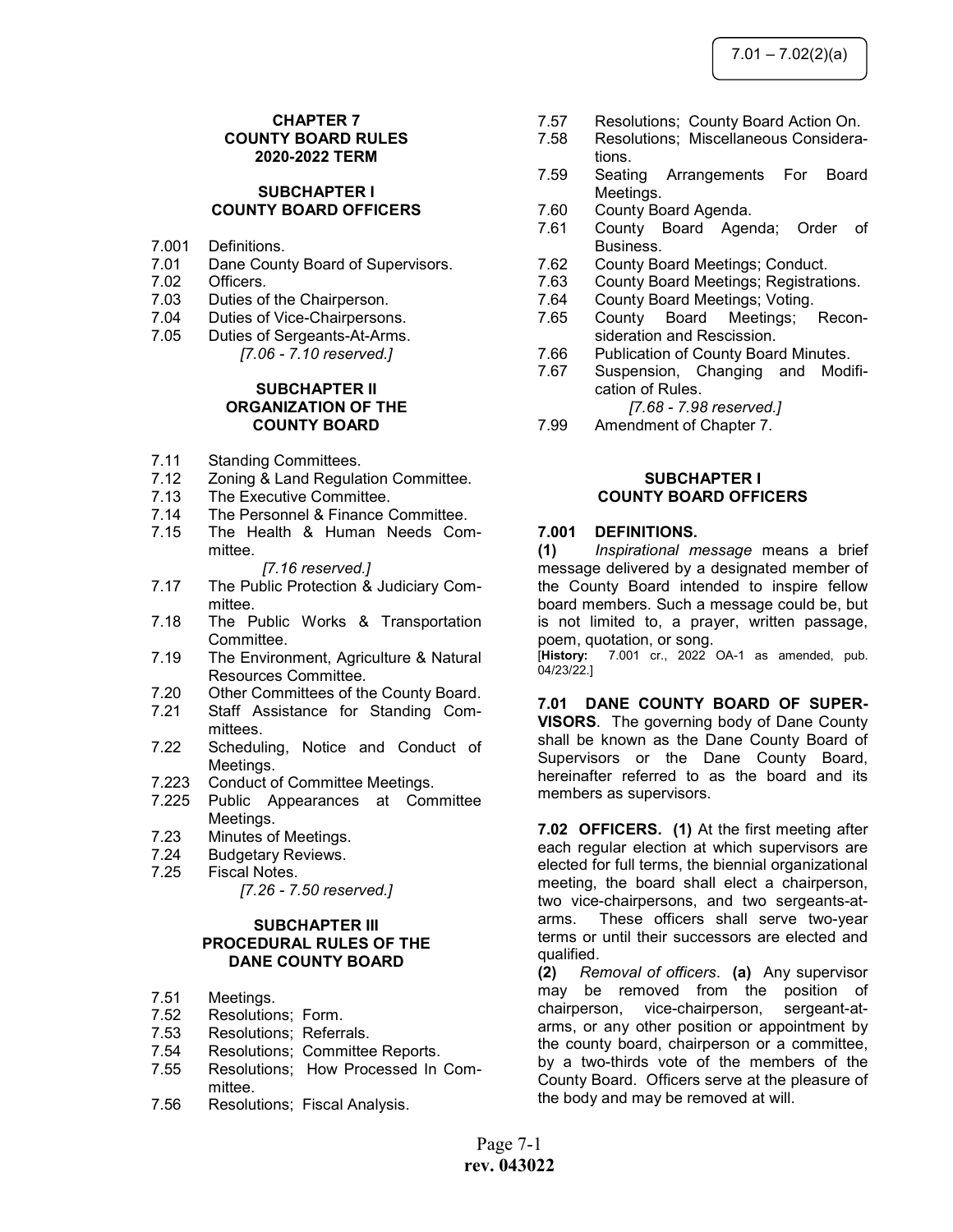(b) Removal under (a) shall be undertaken pursuant to a motion filed with the County Clerk at least thirty days prior to the meeting at which the motion is intended to be acted upon. In any proceeding before the board to remove an officer, no one other than a member of the County Board may speak or participate in the proceeding.

(c) Should any relationship between an individual affected by this section and the county board or the county be construed to constitute employment, including the status of department head conferred upon the chairperson, such employment shall be at will.

(d) A supervisor shall step down from their position as an officer if charges result in a felony conviction, the supervisor shall permanently forfeit their leadership position, and it shall be filled by the successor for the duration of the term. An election to fill the vacancy created by the successor shall take place as soon as practicable. If the chair must step aside temporarily, after 30 days the vicechair shall receive a salary equivalent to that of the chair, as provided in sec. 7.04(4).

[History: (2) rep. and recr., Sub. 1 to OA 1, 2006-07, pub. 04/28/06; (2)(a) am., OA 1, 2012-13, pub. 4/26/12; (2)(d) am., 2022 OA-1 as amended, pub. 04/23/22.]

## 7.03 DUTIES OF THE CHAIRPERSON.

(1) The chairperson shall preside at all meetings of the board unless absent or otherwise temporarily vacating the chair. The chairperson shall retain voting privileges when a roll call vote is taken.

(2) The chairperson shall appoint each supervisor to only one standing committee of the board, other than the executive committee, and shall also appoint members to other committees or commissions as directed by the board. In accordance with s. 7.11(10), the chairperson shall consider the recommendations of the UW Extension Committee in the appointment of youth members to standing committees, except for the executive committee, as well as to boards and commissions as authorized by Chapter 15.

(3) The chairperson shall serve as the chairperson of the executive committee and may also appoint themselves to one other standing committee as a full member thereof. The chairperson shall have full rights as a member of the executive committee, including the right to vote and make motions. The chair may designate the first vice-chair to chair the Executive Committee in their absence.

(4) The chairperson may make interim committee appointments when necessary, however, no interim appointment shall be for a term in excess of 90 days. The membership limitations of subsection (2) above shall not apply in the case of interim appointments.

(5) Whenever any member of any committee or commission appointed by the chairperson is unable to perform the duties of such appointment due to illness or other disability, the chairperson may declare such position temporarily vacant and appoint another member to fill the vacancy until the incumbent member is able to return and perform the duties.

(6) The chairperson shall be an ex-officio member of all standing committees, commissions and boards created by the board and may meet and deliberate in their meetings, may make motions, but may not vote while acting as ex-officio member. However, the chair may be counted as a member present for the purposes of reaching a quorum.

(7) When making appointments to a special committee, the county board chairperson shall consider appointing the supervisor of a district or districts which will be affected.

[History: (2) am., 04/15/86; (3) am., 04/19/88; (4) am., 04/15/86; (4) am., 04/19/88; (2) and (3) am., 04/21/92; (3) am. and (7) cr., 04/19/94; (2) and (3) am., OA 1, 2000-01, pub. 04/27/00; (6) am., Sub. 1 to OA 1, 2006-07, pub. 04/28/06; (3) am., OA 1, 2010-11, pub. 04/30/10; (2) and (6) am., OA 1, 2012-13, pub. 4/26/12; (2) am., Sub. 1 to 2016 OA-1, pub. 08/31/16; (2) am., Sub. 1 to 2018 OA-1, pub. 04/24/18; (3) and (6) am., 2022 OA-1 as amended, pub. 04/23/22.]

## 7.04 DUTIES OF VICE-CHAIRPERSONS.

(1) The supervisor first elected as a vicechairperson shall be the first vice-chairperson and first in order of succession to assume the duties of the chairperson. The second vicechairperson shall assume the duties of the chairperson if neither the chairperson nor the first vice-chairperson is able to serve. The first vice-chairperson may act as chair of the Executive Committee in the absence of or at the direction of the county board chair.

(2) When the chairperson is absent from a board meeting, temporarily vacates the chair or is otherwise unable to preside, one of the following, in order and as able, shall preside: first vice-chairperson; second vice-chairperson. In the event of unavailability or other incapacity of all of these, a chairperson pro tem shall be elected. If the chair is unavailable, the first vicechair can take provisional action until the chair is available.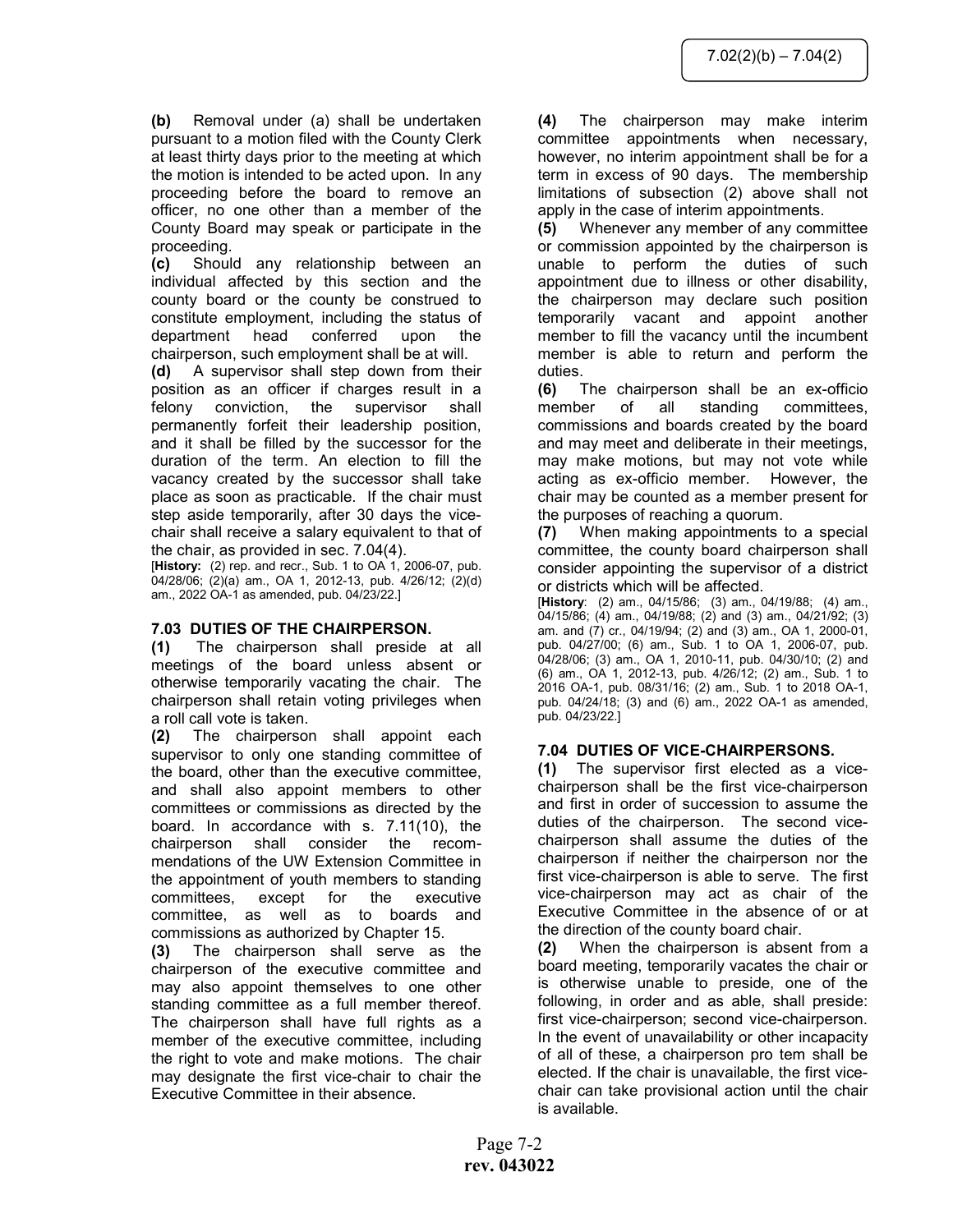(3) At meetings or events where the chairperson is to represent Dane County, in an official capacity, a vice-chairperson, in order of succession, may attend at the request of the chairperson or the board and receive per diem and mileage.

(4) In the event the chairperson, is unable to conduct business, a vice-chairperson, in order of succession, shall assume all duties of the chairperson. The chairperson shall notify, to the extent possible, the vice-chairperson. After 30 days of acting as chairperson, the vicechairperson shall receive a salary equivalent to that of the chairperson during the time such duties are assumed.

(a) Whenever it becomes apparent that the first vice-chairperson and the second vicechairperson shall also be out of the county, the county board chairperson may designate any committee chairperson as acting county board chairperson.

(5)(a) In the event of death or resignation of the chairperson, the first vice-chairperson shall assume the chair and shall be chairperson for the remaining term of office.

(b) If the first vice-chairperson assumes the chair pursuant to sub. (a), the second vicechairperson shall assume the first vice-chair.

[History: (2) am., 04/15/86; (4) am. and (5) cr., 04/19/88; (4)(a) cr., 04/17/90; (1) am., OA 1, 2010-11, pub. 04/30/10; (2) am., Sub. 1 to 2018 OA-1, pub. 04/24/18; (5) am., Sub. 1 to 2020 OA-1, pub. 05/04/20; (4) am., 2022 OA-1 as amended, pub. 04/23/22.]

## 7.05 DUTIES OF SERGEANTS-AT-ARMS.

The sergeants-at-arms shall have the responsibility for maintaining order and decorum, ascertaining the presence of a quorum, and such other duties as directed by the chairperson during the meetings of the board.

[7.06 - 7.10 reserved.]

## SUBCHAPTER II ORGANIZATION OF THE COUNTY BOARD

7.11 STANDING COMMITTEES. (1) As soon as possible after election, the board chairperson shall appoint each supervisor to a standing committee. Such appointments shall be for the supervisor's full term. However, supervisors may request another committee assignment and, with the consent of the chairpersons of both the receiving and sending

committees and the consent of the county board chairperson, and the agreement of one or more other supervisors as appropriate, be reassigned to another committee. No member may be reassigned more than once during a term.

(2) Except for the executive committee, no supervisor shall serve on more than one standing committee except on a temporary basis.

(a) Temporary appointments to standing committees shall not in any event be in excess of 90 days.

(3) Insofar as practical, each standing committee, other than the executive committee, shall have five or seven members, as designated by the County Board chairperson at the time of committee organization.

(4) As soon as possible after appointments to standing committees have been made, each committee shall elect a chairperson and vicechairperson and promptly report the results of the election to the board. These officers shall serve two-year terms or until their successors are elected. Officers may be removed from office at the pleasure of the membership as provided in this subchapter.

(a) The County Board chair may place a motion on a committee agenda to remove the chairperson or vice-chairperson of a committee if, after a request to do so by members of the committee making up, at a minimum, one less than a quorum, the committee chairperson fails or refuses to place the item on the agenda.

(b) The county board chair shall serve as a full voting member of a committee for the purpose of voting on removal of the chairperson or vice-chairperson of a committee.

(c) Any supervisor may be removed from the position of chairperson or vice-chairperson of a committee by a majority vote of members of the committee.

(5)(a) Standing committees may create subcommittees composed entirely of their own members or other supervisors or may call upon the assistance of non-supervisors in examining particular issues. Appointment to subcommittees and the selection of nonsupervisory advisors shall be at the discretion of the committee chairperson.

(b) As soon as possible after creation of a subcommittee, the membership shall be reported to the county clerk and the county board office.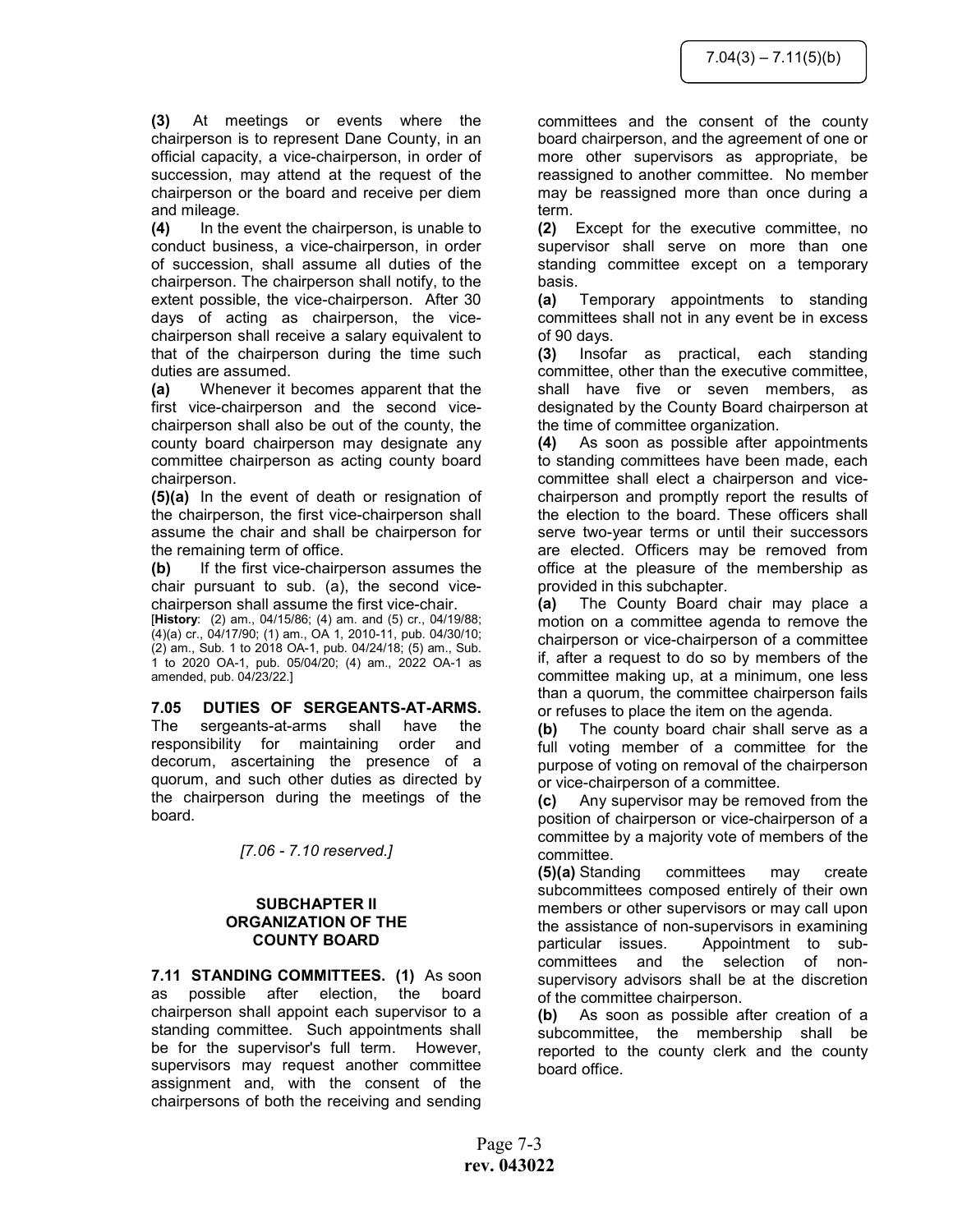(6) Advisory panels created under sub. (5) above shall have no official standing and nonsupervisory members shall not receive per diems unless created and approved through county board resolution.

(7) Standing committees shall have supervisory and policy oversight responsibilities for the departments, offices and other entities specified in these rules, to the extent permitted by law. All standing committees shall concern themselves with the formulation of county policy to be carried out by the departments for which they have oversight, and shall consult with the departments in formulating policy. Standing committees shall continually monitor the performance of departments and agencies in carrying out the policies of Dane County, and shall review and make recommendations on the annual budgets of these departments, offices and agencies as provided for in s. 7.24. Standing committees shall have referred to them and act on all resolutions and ordinances affecting policy for any department, office or agency for which they have responsibility. A standing committee shall, at least annually, designate a particular meeting as a public forum for the express purpose of receiving resident comment on the merits of the department or agency's program and the programs of the commissions, boards, agencies, county elective offices or independent agencies over which the standing committee has oversight.

(9) The standing committees of the Dane County Board shall be:

(a) The zoning and land regulation committee, a majority of whose members shall be from supervisory districts with at least 50% of the land area subject to the Dane County Zoning Ordinance;

(b) The executive committee shall be composed of the county board chairperson, the first vice-chairperson, and one member from each of the standing committees for purposes of this paragraph, the chairperson shall not be considered to be a member of that standing committee on which they sit; however, the first vice-chairperson shall be considered the representative from the standing committee on which they sit;

(c) The personnel & finance committee;

(d) The health & human needs committee;

(f) The public protection & judiciary committee; (g) The public works & transportation committee; and

(h) The environment, agriculture & natural resources committee.

(10) Except for the executive committee, the chairperson, with consideration of the recommendations of the UW Extension Committee, shall appoint twelve to eighteen youth members to standing committees, the Food Council, Parks Commission, and UW Extension Committee for a one-year term from June to May.

(a) Youth members must be Dane County residents in grades 10 - 12 and make application to serve through the Dane County Extension Department.

(b) Youth members shall have a nonbinding advisory vote on standing committees, and boards and commissions as authorized by Chapter 15, and committee minutes should record their votes separately as advisory. Youth members shall be given the same opportunities for committee participation and involvement as elected county supervisors.

(c) Committee closed sessions may not include youth members.

(d) Youth members shall not be counted for purpose of quorum.

(11) The Public Protection and Judiciary Committee and the Health and Human Needs Committee shall hold a joint meeting at least once a year to discuss mental health issues in the jail, court diversion programs, and other issues of common interest as determined by the chairpersons of the committees.

[History: (9)(b) am. and (2)(a) cr., 04/15/86; (3), (5) and (9)(b) am., 04/19/88; (9)(a) and (9)(d) am., 04/17/90; (2), (3), (7)(b), (8)(b) and (9)(b) am. and (9)(e) rep., 04/21/92; (1) am., 04/19/94; (7)(i) and (8)(g) cr., OA 8, 1995-96, pub. 06/30/95; (7)(b) and (8)(b) am., 04/16/96; (7) am. and (8) rep., 04/21/98; (2), (3) and (9)(b) am., OA 1, 2000-01, pub. 04/27/00; (9)(a) am., OA 1, 2002-03, pub. 04/29/02; (9)(a), (g) and (h) am., Sub. 1 to OA 1, 2004-05, pub. 05/13/04; (9)(h) am., OA 5, 2004-05, pub. 07/20/04; (9)(b) am., OA 1, 2010-11, pub. 04/30/10; (9)(a) and (b) am., OA 1, 2010-11, pub. 04/30/10; (4) am. and (10) cr., OA 1, 2012-13, pub. 4/26/12; (5) am. and (11) cr., 2014 OA-1, pub. 04/25/14; (10) am., 2014 OA-21, pub. 07/07/14; (10) am., Sub. 1 to 2016 OA-1, pub. 08/31/16; (10)(a) and (b) am., Sub. 1 to 2018 OA-1, pub. 04/24/18; (4), (7), and (10) am., Sub. 1 to 2020 OA-1, pub. 05/04/20; (3), (4)(a), and (9)(b) am., 2022 OA-1 as amended, pub. 04/23/22.]

7.12 ZONING & LAND REGULATION COMMITTEE. (intro.) The zoning & land regulation committee shall have the duty and responsibility to:

(1) Act as the supervisory committee for the land information office and the planning and development department, including survey, zoning, tax description and plat review functions.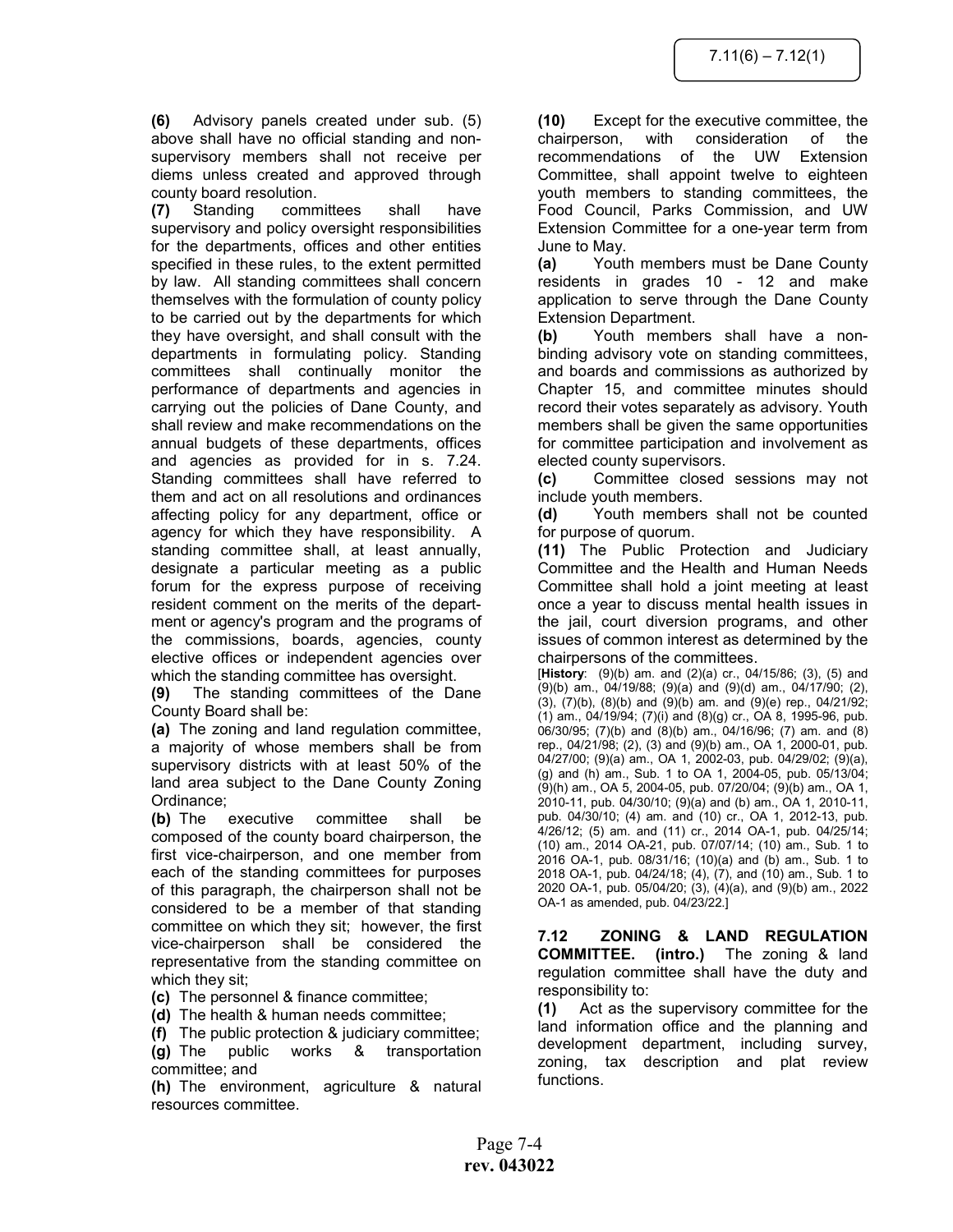(2) Act as the policy oversight committee for the register of deeds and the Dane County Board of Adjustment.

(4) Fulfill the zoning and subdivision control powers and duties enumerated in chapters 10, 74, 75 and 76, D.C. Ords.

(5) Advise the county board on all matters relating to zoning, land use and land regulation, and recommend policy and planning initiatives to the board and the planning director.

(6) Report to the county board regarding all proposed cemetery maps and plats in accordance with sec. 157.07, Wis. Stats.

(7) Review proposed amendments to the Dane County Comprehensive Plan, including amendments to town plans, and make recommendations to the County Board on amendments to Subchapter II of Chapter 82 of the Dane County Code of Ordinances.

(8) Act as the county's liaison to, and cooperate with, regional planning bodies.

[History: (2) am., 04/19/88; 7.12 (intro.) and (2) am., and (3), (8) and (9) rep., 04/17/90; (1) and (2) am., 04/19/94; (1) and  $(7)$  am.,  $04/21/98$ ; (intro.),  $(1)$ ,  $(2)$  and  $(5)$  am. and  $(7)$ rep., Sub. 1 to OA 1, 2004-05, pub. 05/13/04; (2) am., Sub. 1 to OA 1, 2006-07, pub. 04/28/06; (2) am., OA 1, 2008-09, pub. 04/24/08; (7) cr., OA 1, 2010-11, pub. 04/30/10; (1) and (5) am., (8) cr., Sub. 1 to 2018 OA-1, pub. 04/24/18.]

7.13 THE EXECUTIVE COMMITTEE. (intro.) The executive committee shall have the duty and responsibility to:

(1) Act as the supervisory committee for the county board office and the Office for Equity and Inclusion, and as the budgetary and policy oversight committee for the offices of the county clerk and county executive, including all divisions in the county executive's office.

(2) Prepare and submit to the board proposed rules as contained in this chapter; clarify the powers and duties of standing committees and other committees and commissions in accordance with state law; and review and make recommendations to the board on all proposed changes in board rules.

(5) Conduct reviews of and make recommendations on county board functioning and board support staff. Performance reviews of county board staff members will be presented annually in closed session to the executive committee at a date and time determined two weeks in advance by the committee.

(6)(a) The committee shall have the duty and responsibility to develop, review and make recommendations to the county board on proposals for legislation and administrative

rules that may have a programmatic or fiscal impact on Dane County government.

(b) The committee shall act as the oversight committee for the legislative lobbyist.

(c) Any county board supervisor may introduce resolutions to be referred to the committee, as provided in these rules. County board supervisors, county elected officials, members of county commissions and boards, and staffpersons may submit legislative proposals directly to the appropriate oversight committee which shall refer the matter to the committee. Proposals may be submitted either at the request of the lobbyist or by individual or group initiative. Proposals may be submitted in writing or through a personal appearance before the committee.

(d) Except in emergency situations, as provided for under subsection (g) hereof, any resolutions favorably acted upon by the committee shall be calendared for the next county board meeting following the committee meeting.

(e) Except in emergency situations, as provided for under subsection (g) hereof, only after county board approval may a legislative position be conveyed as a position of the Dane County Board by any Dane County elected official, member of committees, boards and commissions and staffpersons.

(f) Legislative positions of the county board shall be reviewed by the committee prior to the beginning of each new biennium of the Wisconsin Legislature and shall sunset unless renewed by action of the county board.

(g) 1. The committee shall have full authority to act in the name of the county board whenever time does not permit full county board review of any pending legislation.

2. In such urgent situations, the committee and lobbyist may begin promoting the committee position, provided the position receives approval by two-thirds of the executive committee members.

3. A position approved under this section shall be the official county position unless overturned by action of the county board. A position adopted under this section shall be submitted for county board approval for the next regular county board meeting following action under this subsection.

4. The lobbyist shall advise the members of the county board of any emergency position taken by the committee, by e-mailing it in motion form, to all supervisors, within 2 working days of committee action.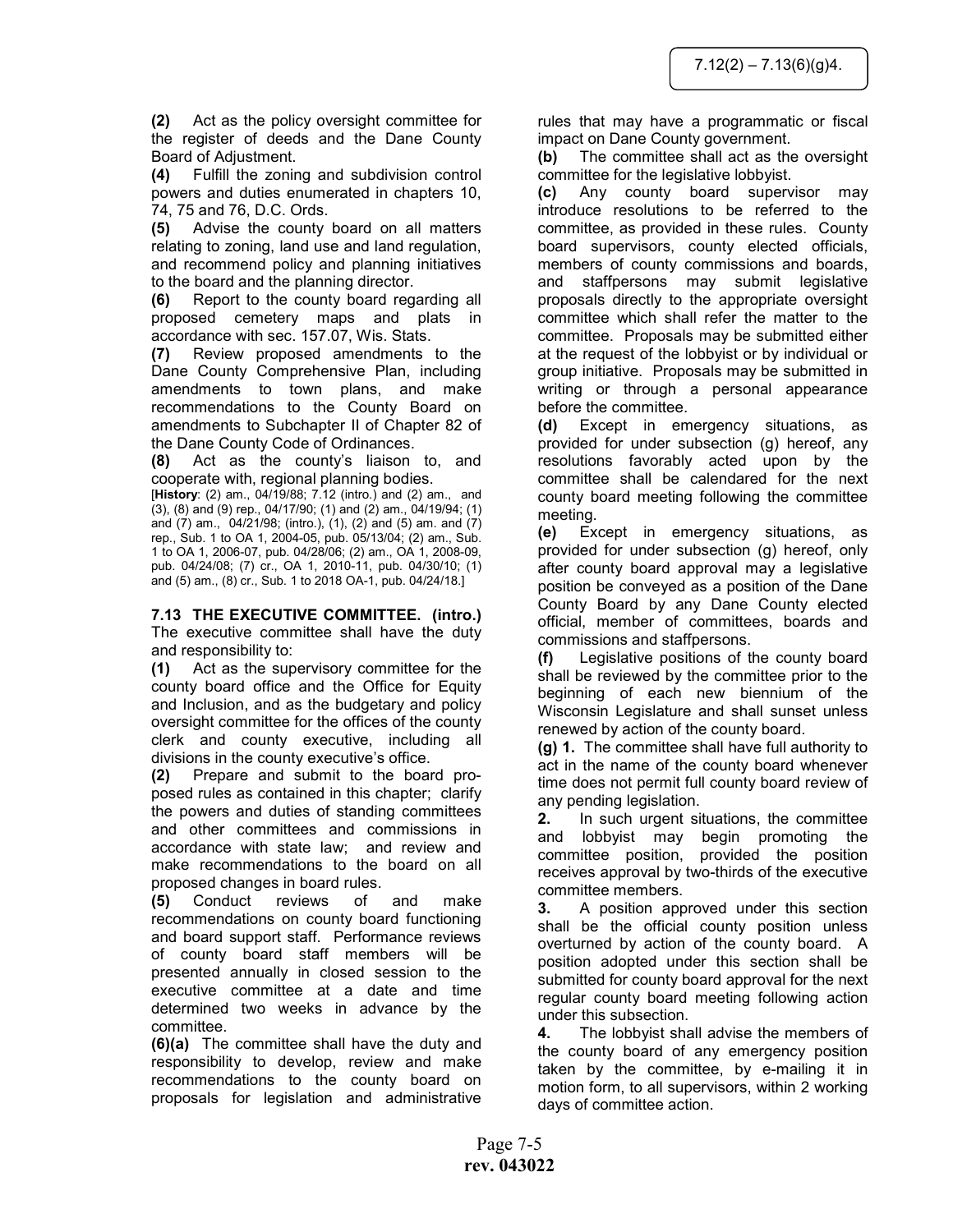(7) In conjunction with the office of the county board, oversee program and policy evaluations conducted by county board staff or contractors, and review the results thereof.

(8) Review and make recommendations on those county executive appointments which are subject to county board confirmation. Where appropriate, the committee may hold hearings on such appointments.

(9) Consider maps recommended by the Redistricting Commission, formulate county board policy and recommend a resolution to the County Board, and act as liaison to other governmental units with respect to redistricting and re-apportionment.

(10) Oversee current sister-county relationships or other cooperative/exchange relationships with other governmental units, and make recommendations on such proposed relationships.

(11) Review and approve the County Board continuity of operations plan.

[History: (2) am., 04/19/88; (intro.) and (1) am. and (3) and (4) cr.,  $04/21/92$ ; (1) - (4) renum. as (2) - (5), and (1) and (6) cr., 04/19/94; (3) rep., 04/16/96; (3) and (6)(b) am. and (7) and (8) cr., 04/21/98; (intro.) and (4) am., (1m) and (9) cr., OA 1, 2000-01, pub. 04/27/00; (1) and (4) am. and (1m) and (2) rep., Sub. 1 to OA 1, 2004-05, pub. 05/13/04; (1), (5) and (9) am., (3) rep. and a new (2) cr., Sub. 1 to OA  $1, 2006$ -07, pub. 04/28/06; (2) and  $(6)(g)$  am. and (10) cr., OA 1, 2008-09, pub. 04/24/08; (1) am., (4) resc., Sub. 1 to 2016 OA-1, pub. 08/31/16; (6)(g)4., (7), (9) am., (11) cr., Sub. 1 to 2020 OA-1, pub. 05/04/20.]

7.14 THE PERSONNEL & FINANCE COM-MITTEE. (intro.) The personnel & finance committee shall have the duty and responsibility to:

(1) Act as the supervisory committee for the department of administration.

(2) Act as the policy oversight committee for the office of the county treasurer, the Dane County Library Board, the equal opportunity commission and the civil service commission.

(3) Concern itself with matters relating to questions of wages, benefits, hours and conditions of employment for all county employees and other matters which are subject to the Employee Handbook or collective bargaining, and to make recommendations to the county board for final approval.

(4) Act as the principal policy arm of the county board during the formulation of the county's annual budget. Consider and make recommendations to the county board on matters relating to county finances including the annual county budget, capital projects and borrowing relating to capital projects, resolutions for fund transfers, contracts and land acquisitions, and on all resolutions and requests for additional personnel, requests for reclassification requiring general fund transfers and for all new positions for all county departments and agencies.

(5) Consider the fiscal impacts of all requests for additional personnel, new positions and reclassifications.

(6) With the cooperation and approval of the county executive, approve or deny all requests for capital outlay line item transfers in accordance with sec. 65.90(5)(b), Wis. Stats.

(7) Concern itself with matters relating to banks, bonds, the collection of delinquent taxes and the sale of tax-deeded properties and to make reports to the county board.

(8) Examine and settle the accounts of all county departments, to ensure that the expenditures of all officers and departments are limited to the amount appropriated.

(9) Examine, audit and approve for payment all current accounts of the county where the amount does not exceed appropriated funds in the current budget except that the committee may refer any current account to the county board for board consideration; and audit and approve for payment all expenses in accordance with and under chapter 20, D.C. Ords.

(10) Develop guidelines for, review, and accept by motion recorded in its minutes, proposed in-kind donations to the county valued at over \$300, and report to the board on all proposals involving cash donations.

(11) Exercise oversight over all matters relating to the care, inventory and disposition of the county's movable property.

(12) Oversee the administration of chapter 18, D.C. Ords. (the civil service system), the Employee Handbook, various collective bargaining agreements, the unemployment compensation insurance program and the workers' compensation insurance program.

(13) Monitor safety programs for Dane County employees.

(14) Prior to the commencement of bargaining with labor organizations, establish parameters in the negotiation of wages and benefits.

 $(15)$  By March 15<sup>th</sup>, at the latest of even numbered years, consider and make recommendations to the full board on a compensation package for all county elected officials except county executive and county board supervisors. In making such recommendations, the committee shall utilize the job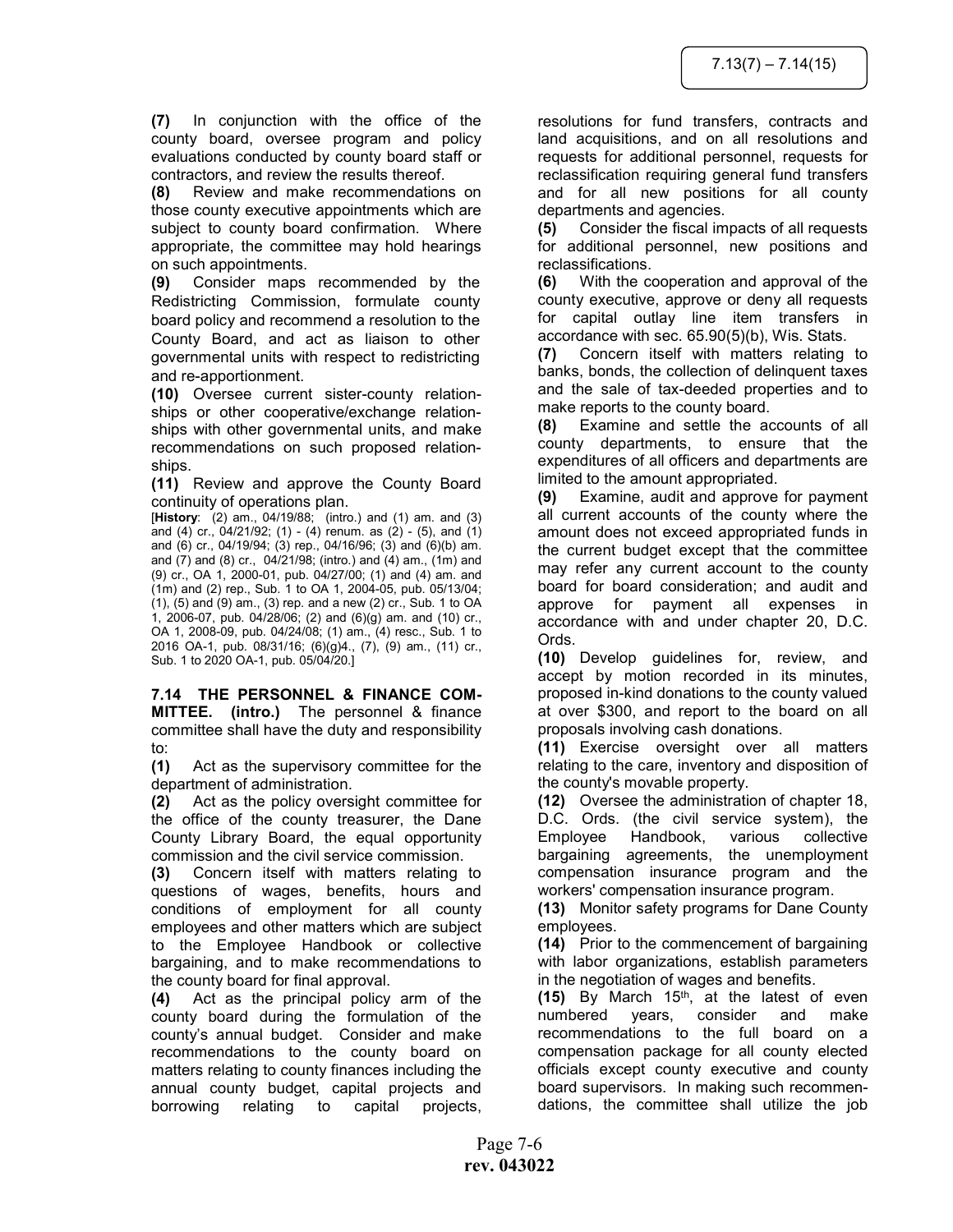evaluation methodology then in effect for managerial and professional employees, and use the results of the methodology as one factor in their recommendation. The recommendation will be for a fixed and specific annual amount, for each year of the respective upcoming term of office.

(16) Prior to November 1 of the year preceding a year in which an election for the position of county executive is to be conducted, consider and make recommendations to the full board on a compensation package for that office, utilizing the job evaluation methodology then in effect for managerial and professional employees and use the results of the methodology as one factor in their recommendation.

(17) Consider and make recommendations to the full board on compensation for nonrepresented employees.

(18) Prior to November 15 of odd numbered years, consider and make recommendations to the full board on a compensation package for the county board supervisors to be elected at the succeeding spring election.

(19) The committee shall review and periodically make recommendations to the county board on information technology needs and shall provide an updated information technology strategic plan to the county board annually by June 1st.

(20) Focus on long range planning with respect to taxation, revenue projections, spending and borrowing.

(21) Shall hear quarterly reports on the work of the Employee Advocate Manager to include number and type of assistance provided.

[History: (9) cr., 04/15/86; (8) am. and (10) cr., 04/19/88; (intro.) and (2) am. and (3) and (10) am. and as am., renum. as  $(4)$  and  $(11)$ , and  $(3)$  cr., and  $(4)$  -  $(9)$  renum. as (5) - (10), 04/21/92; (12) - (18) cr., 04/21/92; (1) am., 04/19/94; (9) am., OA 41, 1994-95, pub. 05/12/95; (10) am., OA 8, 1995-96, pub. 06/30/95; (3), (4) and (14) am., 04/16/96; (2) and (4) am., (19) cr., OA 1, 2000-01, pub. 04/27/00; (15) am., OA 5, 2002-03, pub. 08/13/02, eff. 08/14/02; (1), (2) and (4) am., Sub. 1 to OA 1, 2004-05, pub. 05/13/04; (1) am., Sub. 1 to OA 1, 2006-07, pub. 04/28/06; (1) and (19) am., OA 1, 2008-09, pub. 04/24/08; (15) am., OA 48, 2009-10, pub. 02/01/10; (3) and (12) am., (20) cr., Sub. 1 to 2016 OA-1, pub. 08/31/16; (19) am., Sub. 1 to 2018 OA-1, pub. 04/24/18; (21) cr., Sub. 1 to 2020 OA-1, pub. 05/04/20; (10) am., 2022 OA-1 as amended, pub. 04/23/22.]

7.15 THE HEALTH & HUMAN NEEDS COMMITTEE. (intro.) The health & human needs committee shall have the duty and responsibility to:

(1) Act as the supervisory committee for the Dane County Youth Commission, the area agency on aging board of directors, the veterans service office and the human services department.

(2) Act as the policy oversight committee for the Dane County Housing Authority, the commission on sensitive crimes, the specialized transportation commission, and the Dane County Humane Society.

(3) Monitor, coordinate and advise the county board on all aspects of human service policy and delivery in Dane County to the extent permitted by law.

[History: (1) am., (3) and (5) rep., 04/15/86; (1) rep., (2) renum. as (1) and as renum., am.; and (2) cr., 04/19/88; (intro.) and (1) am., 04/17/90; (3) cr., 04/16/96; (1) am., Sub. 1 to OA 1, 2004-05, pub. 05/13/04; (3) am., OA 1, 2010-11, pub. 04/30/10; (2) and (3) am., (4) renumb., OA 1, 2012-13, pub. 04/26/12; (2) am., 2014 OA-1, pub. 04/25/14; (2) am., Sub. 1 to 2018 OA-1, pub. 04/24/18.]

[7.16 reserved.]

[History: 7.16 rep., 04/21/92.]

7.17 THE PUBLIC PROTECTION & JUDICIARY COMMITTEE. (intro.) The public protection & judiciary committee shall have the duty and responsibility to:

(1) Act as the supervisory committee for the corporation counsel, family court commissioner, family court counseling service, public safety communications center, the juvenile court program, emergency management department, medical examiner, and on all matters pertaining to telecommunications and emergency medical services.

(2) Act as the policy oversight committee for the Dane County Local Emergency Planning Committee, offices of sheriff, district attorney and clerk of courts, and the Dane County court system.

(6) Settle all claims, other than claims of employees against the county, in amounts not exceeding \$10,000 and authorize the corporation counsel to litigate, defend or settle any such claim.

(7) The committee is empowered to make settlement offers in those claims and lawsuits where the county executive has reviewed the matter and made a recommendation and where the committee finds it is in the best interests of Dane County to settle, provided that any such settlement which is over \$10,000 shall be sent to the personnel & finance committee for eventual routing to the county board as a bill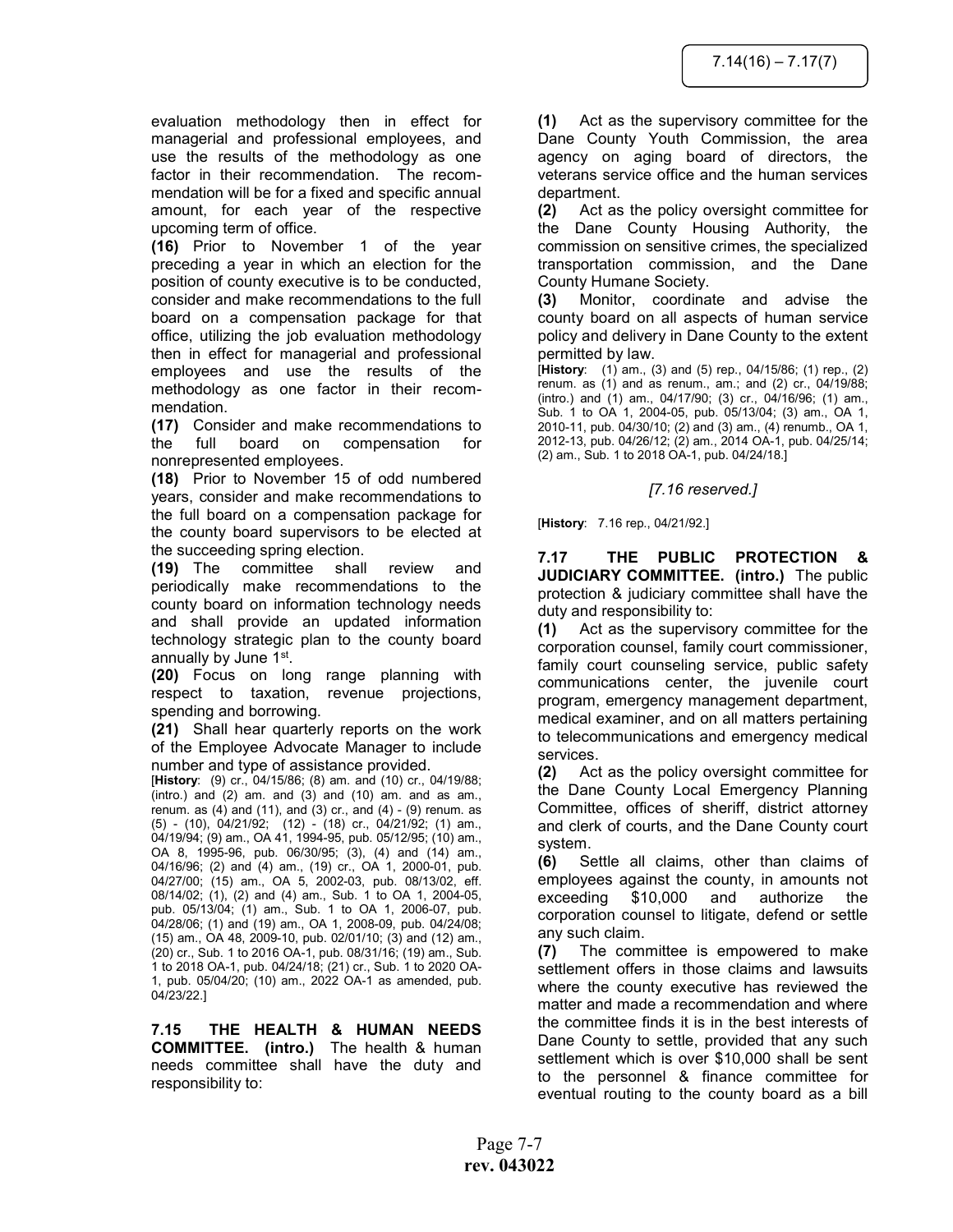and account over \$10,000. All settlements shall be reported to the board monthly.

(8) Concern itself with the enforcement of Dane County Ordinances.

[History: (1), (2) and (8) am., 04/15/86; (6) am. and (7) cr., 04/19/88; (8) renum. from (7), 04/19/88; (7) am., 04/21/92; (1) am., 04/19/94; (4) rep., 04/21/98; (3) rep., Sub. 1 to OA 1, 2004-05, pub. 05/13/04; (5) rep., Sub. 1 to OA 1, 2006- 07, pub. 04/28/06; (1) and (2) am., OA 1, 2012-13, 4/26/12; (2) am., 2014 OA-1, pub. 04/25/14.]

7.18 THE PUBLIC WORKS & TRANS-PORTATION COMMITTEE. (intro.) The public works & transportation committee shall have the duty and responsibility to:

(1) Act as the supervisory committee for the department of administration, division of public works, the department of highway and transportation, department of waste and renewables, the Dane County Parking Ramp, and the Alliant Energy Center of Dane County.

(2) Act as the policy oversight committee for the Dane County Regional Airport Commission, the solid waste and recycling ad hoc subcommittee, the Dane County Zoo Commission, all regional transportation planning, including the Metropolitan Planning Organization, and all rail transit commissions to which the county is a party.

(3)(a) Act as the county highway committee under sec. 83.015, Stats., and as such, perform the powers and duties relating to county highways authorized by chapter 83, Wis. Stats., and other applicable statutes.

(b) Concern itself with all matters relating to parking and transportation policies and make recommendations thereon to the county board.

(c) Administer the county trunk highway access control regulations, chapter 79, D.C. Ords.

(d) In the name of the county, contract with municipalities for the construction and maintenance of streets in accordance with chapter 25, D.C. Ords.

(e) Serve as liaison for transportation issues with the metropolitan planning organization (MPO).

(4) On its own or through an advisory committee established by the committee or county board, assure compliance with and exercise the authority set forth in Chapter 54, D.C. Ords., relating to the Alliant Energy Center of Dane County.

(6) Oversee the development and implementation of sustainable practices for county facilities, including the possible use of alternative energy sources and energy efficient measures in the construction, improvement, repair or maintenance of county buildings and grounds; and the development of greenhouse gas benchmarks and monitoring of emissions from county facilities and fleet.

(7) Advise the county board on all matters relating to building maintenance and the construction, improvement, repair or maintenance of county buildings and grounds, not specifically delegated to other committees or officials, and on all matters pertaining to solid waste; allocate all space for all units of county government in all county controlled facilities after consultation with affected communities.

(8) Oversee the services of architects or engineers for making surveys and estimates of proposed work, as directed by the county board.

(9) Oversee the preparation of specifications and letting of bids for public works projects subject to the authorization or ratification and approval of the county board.

(10) The committee shall address the space and real estate needs of the county, both shortterm and long-term. On major projects the committee shall meet jointly with the oversight committee for the affected department. On lesser projects, the committee chairperson may appoint a subcommittee to meet with the appropriate oversight committee.

[History: (3) rep., 04/15/86; (2), (6) and (7) am. and (10) rep., 04/19/88; (1) am., 04/17/90; (8), (9) and (10) am., 04/21/92; (2) am. and (6) rep., 04/19/94; (2) and (5) am., OA 7, 1997-98, pub. 09/02/97; 7.18 am., Sub. 1 to OA 1, 2004-05, pub. 05/13/04; (2) am. and (3)(e) cr., Sub. 1 to OA 1, 2006-07, pub. 04/28/06; (6) cr., OA 1, 2008-09, pub. 04/24/08; (1) and (2) am., Sub. 1 to 2018 OA-1, pub. 04/24/18; (1) am. and (5) resc., Sub. 1 to 2018 OA-25, pub. 12/6/18; (2) am., Sub. 1 to 2020 OA-1, pub. 05/04/20; (1) am., 2021 OA-55, pub. 12/28/21; (2) am., 2022 OA-1 as amended, pub. 04/23/22.]

7.19 THE ENVIRONMENT, AGRICULTURE & NATURAL RESOURCES COMMITTEE. (intro.) The environment, agriculture & natural resources committee shall have the duty and responsibility to:

(1) Act as the supervisory committee for university extension, land and water resources department (including operational programs and budget for lakes management and aquatic weed control), and the lakes & watershed commission (for budget review purposes only).

(2) Act as the policy oversight committee for the Dane County Parks Commission and the Dane County Food Council.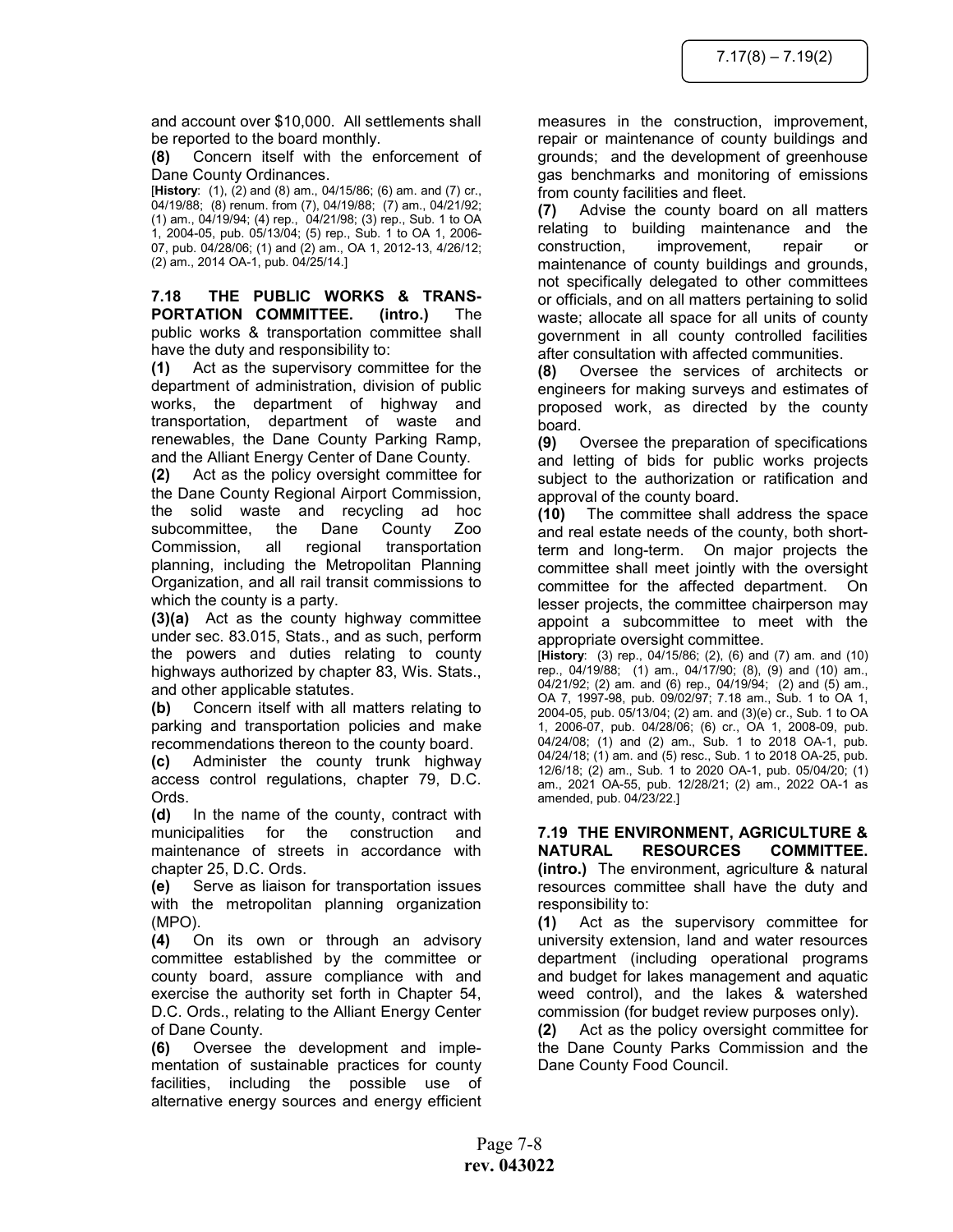(3) Advise the county board on all matters relating to agriculture and the conservation of natural and environmental resources in Dane County, and confer and cooperate with any other agency interested in environmental quality and conservation.

(4)(a) Provide policy direction, and make program recommendations, on county initiatives which impact the environment, agriculture and natural resources of Dane County. Monitor private and public developments with regional impacts and make recommendations to the board to minimize the impact on the environment, agriculture and natural resources. (c) Review current county policies, plans and ordinances related to land use and development to determine whether revisions are necessary, and work with other county board committees to develop necessary changes.

(e) Monitor state land use planning efforts and make recommendations on land use and development issues to the executive committee regarding the county's legislative agenda.

(5) Cooperate with the Board of Health for Madison and Dane County, the Dane County Department of Planning and Development, the area-wide water quality planning agency, the Wisconsin Economic Development Corporation, the Wisconsin Department of Agriculture, Trade and Consumer Protection and the Department of Natural Resources on all matters relating to water resources and pollution control, as appropriate.

[History: (5) and (6) rep., 04/21/92; (1) am., 04/19/94; 7.19 rep. and recreated, Sub. 1 to OA 1, 2004-05, pub. 05/13/04; (intro.) am., OA 5, 2004-05, pub. 07/20/04; (1), (2), (4)(a) and (5) am. and (7) cr., Sub. 1 to OA 1, 2006-07, pub. 04/28/06; (5) am., OA 1, 2008-09, pub. 04/24/08; (2) and (4) am. and (6) rep., OA 1, 2010-11, pub. 04/30/10.]

[History: 7.195 cr., 04/19/94; rep. 04/21/98; (4)(d) and (7) rescinded, Sub. 1 to 2018 OA-1, pub. 04/24/18; (5) am., Sub. 1 to 2020 OA-1, pub. 05/04/20.]

7.20 OTHER COMMITTEES OF THE COUNTY BOARD. (intro.) The following are constituted as continuing committees of the county board:

(1) City-County Liaison Committee. County members of this committee shall be four (4) in number: three supervisor members appointed by the county board chairperson; and the county executive. The county executive may appoint one of their executive assistants to serve as a designee on the committee with full voting rights. The committee shall concern itself with matters of mutual interest to the City of Madison and the County of Dane.

(a) The City-County Liaison Committee shall have two chairs, one representing the City of Madison and one representing Dane County. Only county members may vote for the election of the county co-chair and only city members may vote for the election of the city co-chair.

(2) Land Conservation Committee. The land conservation committee shall be composed of the same supervisor members appointed by the county board chairperson to the Environment, Agriculture, Natural Resources Committee, and one additional supervisor, together with the chairperson of the farm services agency county committee or their designee. At least two members of the land conservation committee shall be members of the university extension committee. The committee shall function as the land conservation committee in accordance with chapter 92, Wis. Stats. The committee shall have the powers set forth in sec. 92.07, Wis. Stats., and shall coordinate all matters relating to agriculture and soil and water use and conservation in the county, in cooperation with any interested governmental agency.

(3) University Extension Committee. The university extension committee shall be composed of at least five (5), but no more than nine (9), supervisor members appointed by the county board chairperson. At least two members of the university extension committee shall be members of the land conservation committee. The committee shall function as the agriculture and extension education committee in accordance with sec. 59.87, Wis. Stats., and within the limits of funding appropriated by the county board, shall have the powers set forth in said statute. The committee shall be the oversight committee for the Dane County Fair Association and shall review dog claims under chapter 174, Wis. Stats., and on behalf of the county, approve, approve in part or deny such claims according to the standards set forth in the statutes except that approved claims over the amount of \$1,500 shall be brought to the full board before payment.

(4) Kassel-Dane Sister County Task Force. The Kassel-Dane Sister County Task Force shall be composed of up to eight (8) members appointed by the county board chairperson, to include up to five (5) community members and at least three (3) supervisors to oversee the sister county partnership with Kassel, Germany. Community members should be drawn from business, agriculture, the arts, the UW-Madison community including the German Department, and the Freiburg-Madison Sister City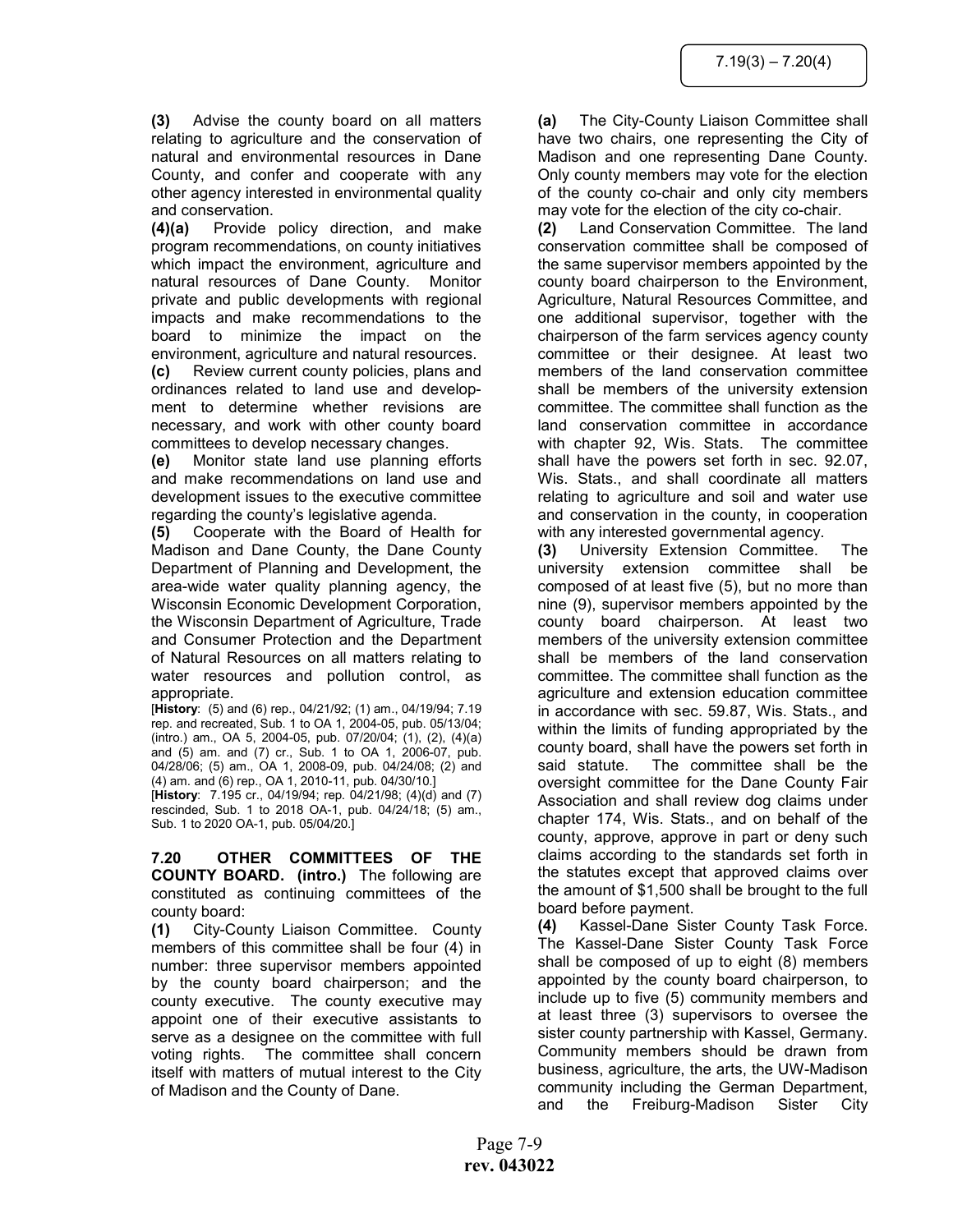Committee. Supervisors shall serve two-year terms and community members shall serve three- year terms. The Kassel-Dane Sister County Task Force will report annually to the Executive Committee on activities and benefits of the partnership.

[History: (1) am. and (3), (4) and (5) cr., 04/15/86; (1) rep. and recr., and (3) and (4) am., 04/19/88; (5) rep., 04/17/90; (1) (intro.) and (4) am., 04/21/92; (5) cr., 04/21/92. See also Res. 256, 1985-86; (1) rep., and (2) am., 04/19/94; (2) am., Sub. 2 to OA 55, 1996-97, pub. 06/17/97; (5) rep., 04/21/98; (4) am., OA 7, 1998-99, pub. 08/04/98; (intro.) and (4) am., (3) cr., OA 1, 2000-01, pub. 04/27/00; (6) and (7) am., OA 2, 2000-01, pub. 06/01/00; (3) am., OA 1, 2002-03, pub. 04/29/02; (2) and (4) am. and (3) rep., Sub. 1 to OA 1, 2004-05, pub. 05/13/04; (4) rep., Sub. 1 to OA 1, 2006-07, pub. 04/28/06; (3) cr., OA 1, 2008-09, pub. 04/24/08; (3) rescinded, Sub. 1 to OA 24, 2011-12, pub. 12/12/11; 7.20 renum. and (1)(a) cr., Sub. 1 to 2016 OA-1, pub. 08/31/16; (2) am., 2018 OA-1, pub. 04/24/18; (2) and (3) am., 2018 OA-3 as am., pub. 08/30/18; (4) cr., Sub. 1 to 2020 OA-1, pub. 05/04/20; (1) and (2) am., 2022 OA-1 as amended, pub. 04/23/22.]

7.21 STAFF ASSISTANCE FOR STANDING COMMITTEES. (1) At the option of the committee, staff assistance by an employee shall be provided by the department or office designated by the committee from those for whom the committee acts as supervising committee or oversight committee.

(2) Assignments to staff shall be restricted to clerical, secretarial or factfinding and not policymaking functions.

[History: (1) am., 04/15/86; (1) am., OA 27, 1994-95, pub. 03/22/95.]

7.22 SCHEDULING, NOTICE AND CONDUCT OF MEETINGS. (intro.) When committee is used in this section and secs. 7.225 and 7.23, it shall mean and include all committees, subcommittees, commissions, boards or other agencies exercising delegated powers of the board or otherwise subject to the control, selection or approval by the board.

(1) All meetings of the board and committees shall be conducted in strict accord with the open meetings laws of the State of Wisconsin.

(2) Copies of the Wisconsin Open Meetings Law shall be available for review in the Office of the County Board and County Clerk's Office.

(3)(a) When closed or executive sessions are permitted by statute, the chairperson shall publicly announce the closed or executive session and explain briefly the reasons as authorized by statute. The announcement and reason shall be duly recorded in the minutes. Any case of doubt as to legality shall be resolved in favor of an open meeting.

(b) A county official or employee shall not disclose confidential information that has been acquired by being present at a closed session authorized by Wisconsin Statutes s. 19.85. For purposes of this section, "confidential information" means any communication in a closed session that is specifically related to the agenda item that is authorized to be considered in closed session.

(4) The board and committees may conduct public meetings in the following formats:

(a) In-person – all members and the public attend in the same physical location.

(b) Virtual – all members and the public attend via teleconferencing, video conferencing, or web conferencing without meeting at a physical location. Exclusively virtual meetings shall not be scheduled unless inclement weather, public health emergency, natural disaster, or other emergency prevents an inperson or hybrid meeting from being held safely. Virtual meetings require at least a 24 hour notice and reasonable access to the public in conformance with the Wisconsin Open Meetings Law.

(c) Hybrid – simultaneously held in-person and virtually.

(5) Open meetings shall be held in public buildings or other places, including virtual venues, accessible to the general public, including individuals with disabilities.

(a) Board and committee members are expected to attend meetings in person: a member must notify the chair prior to an inperson or hybrid meeting for an exception to attend virtually.

(b) The public may participate and provide public testimony in person or virtually.

(6) There shall be no smoking at a board or committee meeting.

(7)(a) In order to encourage civic participation, meetings of the County Board and committees shall not be scheduled on holidays or on the day of any statewide or countywide election. If necessary for consideration of time-sensitive matters, committees may meet on the day of an election at the direction of both the committee chair and board chair. The County Board chair shall consider holidays and elections when developing the annual schedule of County Board meetings.

(b) The Tamara D. Grigsby Office for Equity and Inclusion shall annually issue a memorandum delineating days and times on which meetings should not be scheduled.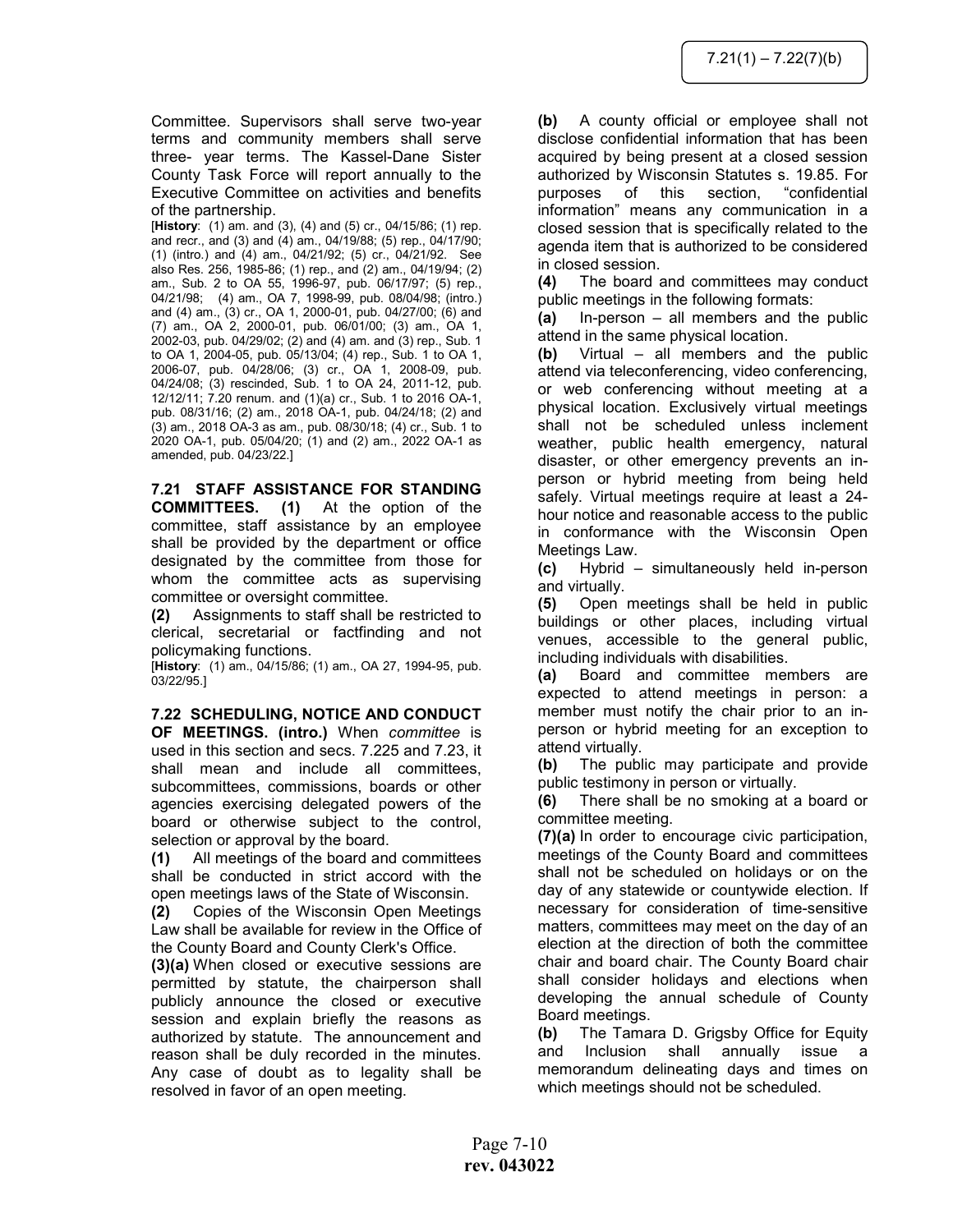(8) A child under the age of 18 of any parent otherwise authorized to be present at a board or committee meeting is authorized to be seated with their parent at the meeting.

[History: (6)(a) cr., 04/15/86; (intro.) and (5) am. and (10) cr., 04/19/88; (10) am., 04/17/90; (10) am., 04/21/92; (6), (7) and (10) am. and (11) cr., 04/19/94; (6)(b) cr., 04/16/96; (2) am., 04/21/98; (11) am., Sub. 1 to OA 1, 2004-05, pub. 05/13/04; (3), (6), and (11) am., 2014 OA-1, pub. 04/25/14; (6)(c) and (12) cr., Sub. 1 to 2016 OA-1, pub. 08/31/16; (12) am., 2017 OA-35, pub. 11/21/17; (13) cr., 2017 OA-42, pub. 1/25/18; (12)(a) am. (14) cr., Sub. 1 to 2018 OA-1, pub. 04/24/18; (14) am. and (15) cr., Sub. 1 to 2020 OA-1, pub. 05/04/20; 7.23 am., 20221 OA-56, pub. 12/28/21; (4)(b) am., (5)(c) resc., 2022 OA-1 as amended, pub. 04/23/2022.]

## 7.223 CONDUCT OF COMMITTEE MEETINGS.

(1) A copy of the agenda, including the time, place, and format of the meeting and of the matters to be discussed, shall be given to the county clerk by noon on the Friday prior to the week in which the meeting will occur for posting on the bulletin board in his or her office and such other place(s) in the City-County Building that provide prompt and sufficient notice to the public as soon as possible after scheduling but no less than 24 hours prior to the meeting.

(a) Resolutions and ordinances shall be placed on an agenda and include a clear reference to the ordinance amendment's or resolution's title and number.

(b) The chairperson of a committee to which a resolution or ordinance has been referred shall place the item on the committee's agenda within 45 days of the date of referral unless requested by the sponsor in writing to delay consideration.

(c) A committee chair may place any resolution or ordinance amendment on the committee agenda, even if the item has not been referred to the committee by the Board chair. The vote on such an item shall be considered advisory and is not required to return the item to the full County Board for consideration.

(2) No committee may take action on any item that has not been posted with the agenda as specified in subsection (6) hereof (24 hours notice) unless:

(a) A delay to comply with the provisions of subsection (2) hereof would result in needless expense to Dane County, would endanger health or safety, or would render any action of the committee meaningless, and

(b) There can be demonstrated a good faith effort to provide as much notice as possible to the public and the news media of the consideration of the item to be added to the agenda, and

(c) The special consideration is not an attempt to avoid the provisions of the Dane County Board rules, and

(d) Notice of the special consideration has been posted with the committee agenda for at least two hours as required by sec. 19.84(2), Wis. Stats.

(3) The minutes of any meeting during which an item receives such special consideration shall indicate that the consideration was an addition to the posted agenda and that the minimum posting requirements have been met.

(4) The procedures in this rule shall apply to meetings called under emergency situations insofar as practicable. In no case may an emergency meeting be held without at least a two-hour notification and an attempt to inform the news media of the time, place and subject matter to be considered.

(5) Members constituting at least one fewer than a majority of the committee may call a meeting of the committee or place a particular item on the agenda if, after a request to do so, the chairperson fails or refuses to call a meeting or place any particular item on the agenda.

(6) In the event a scheduled meeting must be canceled, the chairperson shall provide timely notification to the county clerk and other committee members and to the public. In the event a committee meeting is canceled on the day of the scheduled meeting, the chair shall arrange for conspicuous written notice to be posted at the entrance of the location where the meeting was to be held, and on the county website.

(7) An audio, or audio and video, recording of all committee meetings where any action is taken shall be made, to the extent possible, and a link to the recording posted with the agenda and minutes of the meeting on the county's legislative tracking public website.

[History: 7.223 cr., 2021 OA-56, pub. 12/28/21; (1)(b) and (7) am., 2022 OA-1 as amended, pub. 04/23/22.]

## 7.225 PUBLIC APPEARANCES AT COMMITTEE MEETINGS.

(1)(a) The agenda for each committee meeting shall contain an item titled public comment at which point on the agenda any member of the public shall be allowed to speak on any issue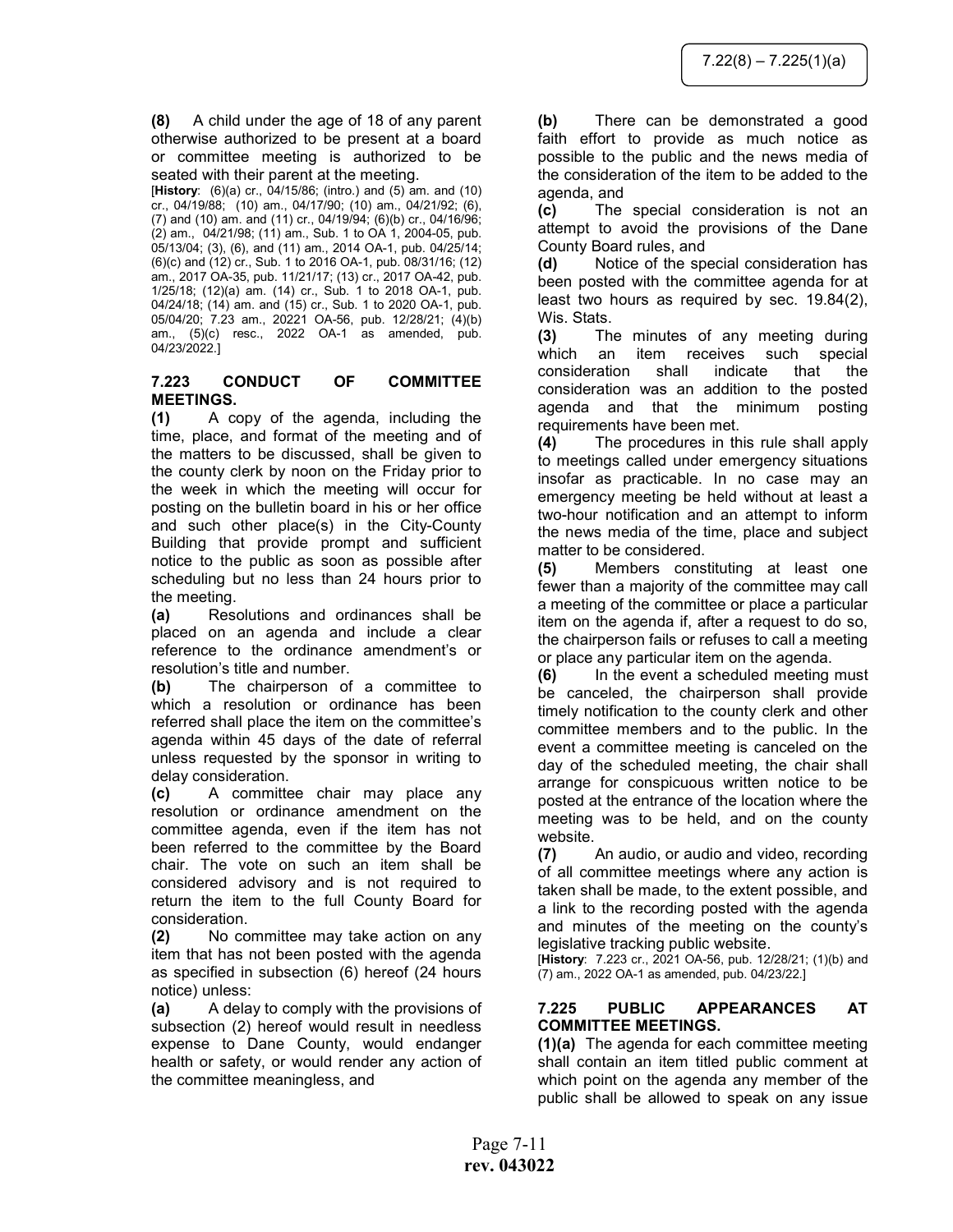which is not on the agenda or, with the consent of the committee, any issue over which the committee has jurisdiction.

(b)1. Members of the public wishing to address the committee virtually shall file with the clerk an electronic registration form 30 minutes prior to the start of a virtual or hybrid meeting, giving their name, address, the subject on which they wish to speak, and such other information as required. The registration form shall be made available electronically via a link provided on the meeting agenda, as well as the online legislative information center.

2. In order to address the committee inperson, members of the public shall file a paper registration form with the committee clerk giving their name, address, the subject on which they wish to speak, and such other information as required. The registration form shall be made available at the meeting. Those wishing to register their position on an issue being considered by the committee but not speak, shall also be able to register electronically, instructions for electronic registration shall be included in the public notice of the meeting. For in-person or hybrid meetings, those physically attending in-person and wishing to register their position, but not speak, on an issue being considered by the committee, shall also be able to register with a paper form.

(c) Staff shall provide the online registration list containing the names and registration information for each online registrant to members of the committee prior to action on any items on the committee agenda.

(2) If necessary at a particular meeting to ensure public comment is received from all those interested in testifying and the committee has sufficient time to conduct all scheduled business, the committee may limit the time for each speaker to 3 minutes, exclusive of time allotted to questioning by committee members.

(a) If a committee has taken testimony on an item and the same committee considers action on the item at a separate meeting, the public shall not have the opportunity to testify if that same item appears on subsequent agendas of the same committee. Items are not considered to be the same item if a new amendment has been posted and the public has not had the opportunity to testify on the new amendment.

(3) The limitations of this section shall not apply to county officials or employees as permitted by the committee.

[History: cr., 04/19/94; (1) am., OA 1, 2000-01, pub. 04/27/00; (2)(a) cr., OA 1, 2012-13, pub. 04/26/12; (2) am., Sub. 1 to 2016 OA-1, pub. 08/31/16; (2)(a) am., Sub. 1 to 2018 OA-1, pub. 04/24/18; (1) am., 2019 OA-40, pub. 04/10/20; (1) am., 2021 OA-56, pub. 12/28/21; (1)(c) cr. and (2) am., 2022 OA-1 as amended, pub. 04/23/22.]

7.23 MINUTES OF MEETINGS. (1) Minutes shall be kept of all committee meetings and a copy filed with the county clerk within five days after the meeting except that minutes from meetings held on Mondays, Tuesdays or Wednesdays of a week in which the county board calendar is prepared shall be given to the clerk by 9:00 a.m. on the day which is 7 days before the next board meeting.

(2) The minutes shall include the following:

(a) Name of committee.

(b) Date, hour, location of meeting and time of adjournment.

(c) Separate listings of committee members present and absent.

(d) Each matter considered and the action taken.

(e) Persons appearing, other than supervisors, the matter on which they appear and the position taken.

(f) Positions of supervisors or members of the committee or any information furnished, shall be recorded only if so requested by that member or supervisor.

(g) Minutes shall reflect action taken but shall be kept as brief as possible.

(h) Any resolution or ordinance amendment voted on in committee will contain immediately after its recommendation a statement of the numerical vote in committee. When a roll call is taken or when people wish to be recorded as voting "yes" or "no," names of members and their votes shall be recorded. All references to ordinances and resolutions in minutes of committees shall include the number of the resolution or ordinance amendment.

(i) Attendance shall be reflected in the minutes each time a member arrives or leaves to ensure accuracy in recording of votes.

[History: (2)(h) am., 04/15/86; (1) am., 04/21/92; (2)(c) am., 04/21/98; (2)(i) cr., Sub. 1 to 2018 OA-1, pub. 04/24/18.]

# 7.24 BUDGETARY REVIEWS.

(1) Each committee shall consider and make recommendations on amendments to the Personnel and Finance Committee on the proposed budgets of each department, agency and office under its supervision or for which it has policy oversight functions. Committees do not vote on the operating and capital appropriations resolutions; committees vote on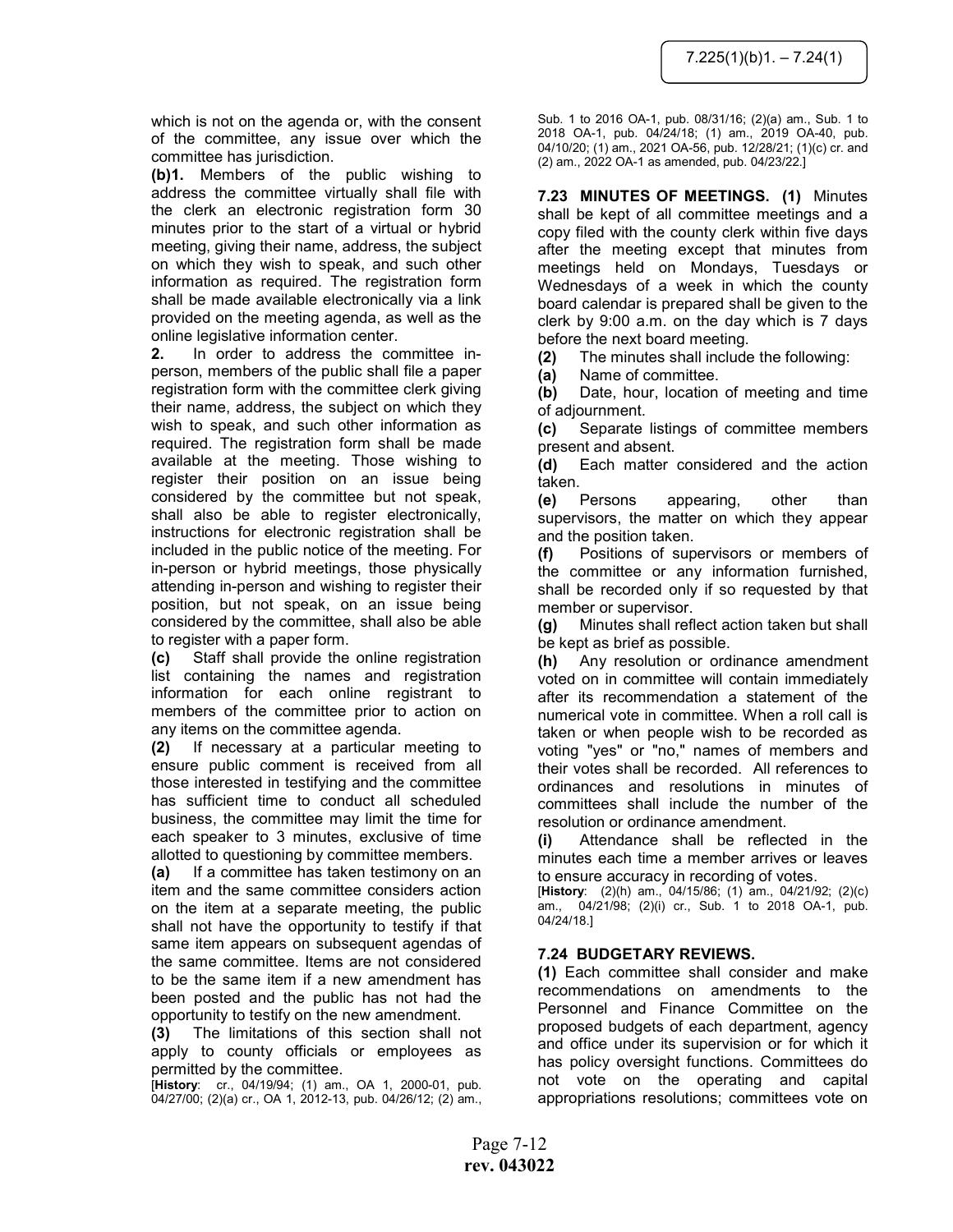amendments as recommendations to the Personnel and Finance Committee. The Personnel and Finance Committee considers committee recommendations, as well as proposed amendments from individual supervisors, and makes a recommendation on the operating and capital appropriations resolutions to the board.

(2) At least two committee meetings shall be scheduled to consider such proposed budgets, with the public invited to attend.

(3) Budget amendments that have been drafted and provided to committee staff prior to the posting of the committee agenda will be included in a packet of amendments associated with the operating or capital budget resolution. The sponsor of the amendment that has not been included in the amendment packet attached to the posted agenda shall bring copies of the amendment to the committee meeting for distribution to committee members to be presented for information, but no committee action will be taken.

(4) Amendments drafted after the standing committee agenda is posted may, upon request of the sponsor, be added to the Personnel and Finance Committee agenda when the associated standing committee amendments are considered, but must be posted as part of that agenda at least 24 hours prior to the meeting.

(5) A budget amendment considered by a committee may be amended by the committee.

(6) Amendments not included in the Personnel and Finance Committee's recommendations on the budget resolutions may be offered as a floor amendment at the County Board's budget meeting, but must be posted as part of the board agenda at least 24 hours prior to the meeting. A budget amendment considered by the County Board may be amended by the County Board.

(7) Each committee shall have an obligation to monitor the current year's budget of each department, agency or office for which it has responsibilities to assure compliance with budgetary limitations.

[History: (1) am., 04/15/86; 04/19/94; (3) renum. to (4) and (3) cr., Sub. 1 to 2016 OA-1, pub. 08/31/16; 7.24 am. and renum., Sub. 1 to 2020 OA-1, pub. 05/04/20; (6) am., 2022 OA-1 as amended, pub. 04/23/22.]

7.25 FISCAL NOTES. All resolutions and ordinances involving the expenditure or receipt of funds shall carry a fiscal note using a form approved by the Personnel & Finance Committee which details the resolution's impact

upon county finances. A resolution or ordinance amendment which does not have attached a fiscal note shall not be forwarded to the county clerk for introduction, unless the resolution or ordinance amendment is directly introduced by a supervisor.

[History: am., 04/19/94; am., 2014 OA-1, pub. 04/25/14.] [7.26 - 7.50 reserved.]

## SUBCHAPTER III PROCEDURAL RULES OF THE DANE COUNTY BOARD

7.51 MEETINGS. (1) The dates and time of the regular meetings of the Dane County Board shall be, to the extent practicable, the first and third Thursday of each month at 7:00 p.m. The County Board Chair will announce the schedule of regular meetings for the following calendar year no later than December 15<sup>th</sup>.

(2) Adjournments of the board shall be to the date set in the motion for adjournment except that in such circumstances as they may determine merit a special meeting, the chairperson may call a special meeting in compliance with the Wisconsin Open Meetings Law.

(4) The chairperson may cancel any regularly scheduled meeting upon such advance notice as is practicable under the circumstances.

(5) In the event of cancellation of any regularly scheduled meeting, resolutions and ordinances may be introduced through timely submission to the county clerk.

(6) In order to encourage civic participation, meetings of the County Board shall not take place on holidays or on the day of any general election. The County Board chair shall consider holidays when developing the annual schedule of County Board meetings.

(7) During the fall budget session, the county board may designate meetings at which no matters other than the annual budget may be considered. At the first meeting following Personnel & Finance Committee action public testimony and registrations shall be taken.

(8) Motions to adjourn shall be debatable.

(9) The board may meet as a committee of the whole at the call of the county board chairperson. At such meetings, no votes will be taken on resolutions, ordinances, ordinance amendments or budget amendments formally pending before the board. During such meetings, there shall be no limits on debate and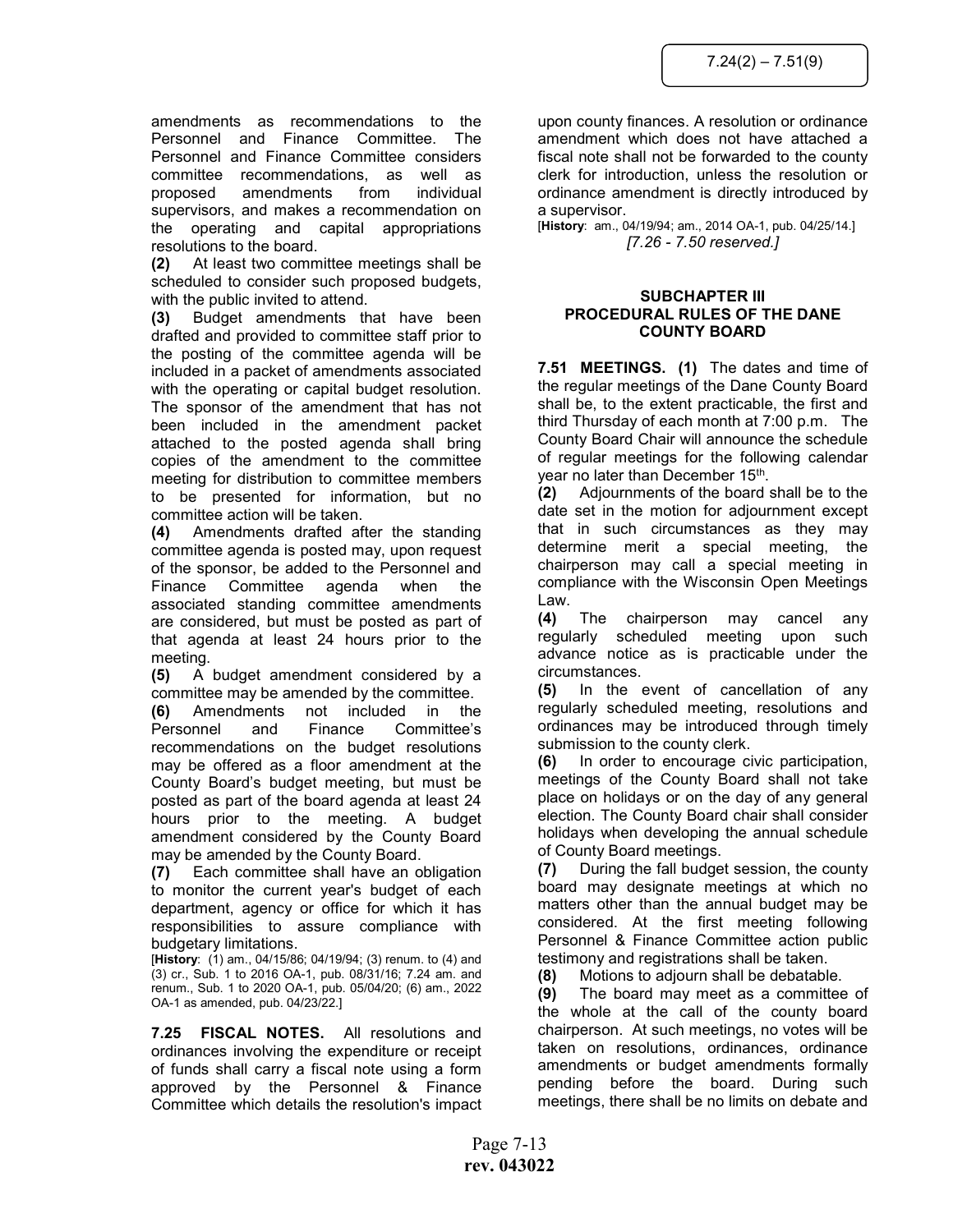no person not a member of the board shall be allowed to speak except upon invitation of the board. Such meetings shall be considered regular meetings of the county board, except that this section shall govern procedures for conducting the meeting.

(10) The county board chairperson may schedule a meeting of the county board as a public hearing, solely for the purpose of taking public comment on a resolution, ordinance, ordinance amendment or other matter formally pending before the board.

[History: (2) am. and (3), (4) and (5) cr., 04/15/86; (1) am. and (9) and (10) cr., 04/19/94; (9) am., 04/16/96; (2) am. and (3) and (6) rep., 04/21/98; (1) am., Sub. 1 to OA 1, 2006-07, pub. 04/28/06; (1) and (7) am., OA 1, 2010-11, pub. 04/30/10; (6) cr., Sub. 1 to 2015 OA-25, pub. 01/20/16; (6) am., Sub. 1 to 2016 OA-1, pub. 08/31/16; (2) and (7) am., 2022 OA-1 as amended, pub. 04/23/22.]

## 7.52 RESOLUTIONS; FORM.

(1) All resolutions and ordinance amendments shall be sponsored by a supervisor in order to be forwarded to the county clerk for introduction. Only supervisors may sponsor resolutions and ordinance amendments. Supervisors shall indicate their district number after the signature. Supervisors may indicate sponsorship or a change in sponsorship until the item is acted upon by the county board, by so notifying the county clerk. All resolutions and ordinance amendments must be received by the county clerk by noon on the day of the board meeting to be introduced. The county clerk shall provide each primary sponsor with a copy of the proposed legislation at the board meeting so that it may be circulated for additional signatures.

(2) The chairperson may require that any particular motion be submitted in writing and signed by the supervisor making the motion.

(3) The primary sponsor shall be designated at the time the item is forwarded to the county clerk for introduction.

(4) Each resolution and ordinance amendment shall be prefaced by a clause briefly stating its substance, and should the passage of a resolution or ordinance amendment require the expenditure of money, a provision for the appropriation shall be included.

(5) Copies of all resolutions and ordinance amendments referred to committee shall be available electronically by the Monday following their introduction.

(6) All ordinance amendments shall be drafted by the Corporation Counsel or reviewed by Corporation Counsel prior to introduction. If review is not accomplished within 30 days, the item may be introduced.

[History: (3) and (5) am., 04/15/86; (6) cr., Sub. 1 to OA 1, 2004-05, pub. 05/13/04; (3) am., Sub. 1 to OA 1, 2006-07, pub. 04/28/06; (5) am., OA 1, 2008-09, pub. 04/24/08; (1) and (5) am., OA 1, 2012-13, pub. 04/26/12; (1) and (3)-(6) am., 2014 OA-1, pub. 04/25/14; (5) am., 2022 OA-1 as amended, pub. 04/23/22.]

# 7.53 RESOLUTIONS; REFERRALS.

(1) All resolutions and ordinance amendments shall be referred by the chairperson to the proper standing committee or committees, and shall also be referred to boards and commissions, if relevant, for study and consideration before action is taken by the county board. Petitions for amendment of a zoning ordinance shall be referred to committee by the county clerk, as provided for in sec. 59.69(5), Wis. Stats. Claims for denial by the County's insurance shall be considered by the Public Protection and Judiciary Committee for final recommendation to the county board.

(2) Except as authorized by state law, no board or commission may consider a resolution or ordinance amendment prior to its introduction to the county board.

(3) The county board may, by way of an adopted motion, refer resolutions, ordinances and ordinance amendments which are being considered by the board to committees, or rerefer them to committees that have already considered them.

[History: (1) am., (3) cr., OA 1, 2000-01, pub. 04/27/00; (2) am., OA 1, 2012-13, pub. 04/26/12; (1) am., 2014 OA-1, pub. 04/25/14; (2) am., Sub. 1 to 2016 OA-1, pub. 08/31/16.]

7.54 RESOLUTIONS; COMMITTEE REPORTS. (1) When referred to both standing committees and continuing committees, boards or commissions, a resolution or an ordinance shall be considered reported to the county board for action when the standing committee(s) makes a recommendation to the county board, provided the continuing committees, boards or commissions have had a reasonable opportunity to make a recommendation thereon.

(2) A supervisor may move to place a resolution or ordinance amendment on the county board agenda. A motion to place a resolution or ordinance amendment on the county board agenda may be made at a county board meeting only after at least 45 days have elapsed from the date of referral and the motion will be placed on the county board agenda for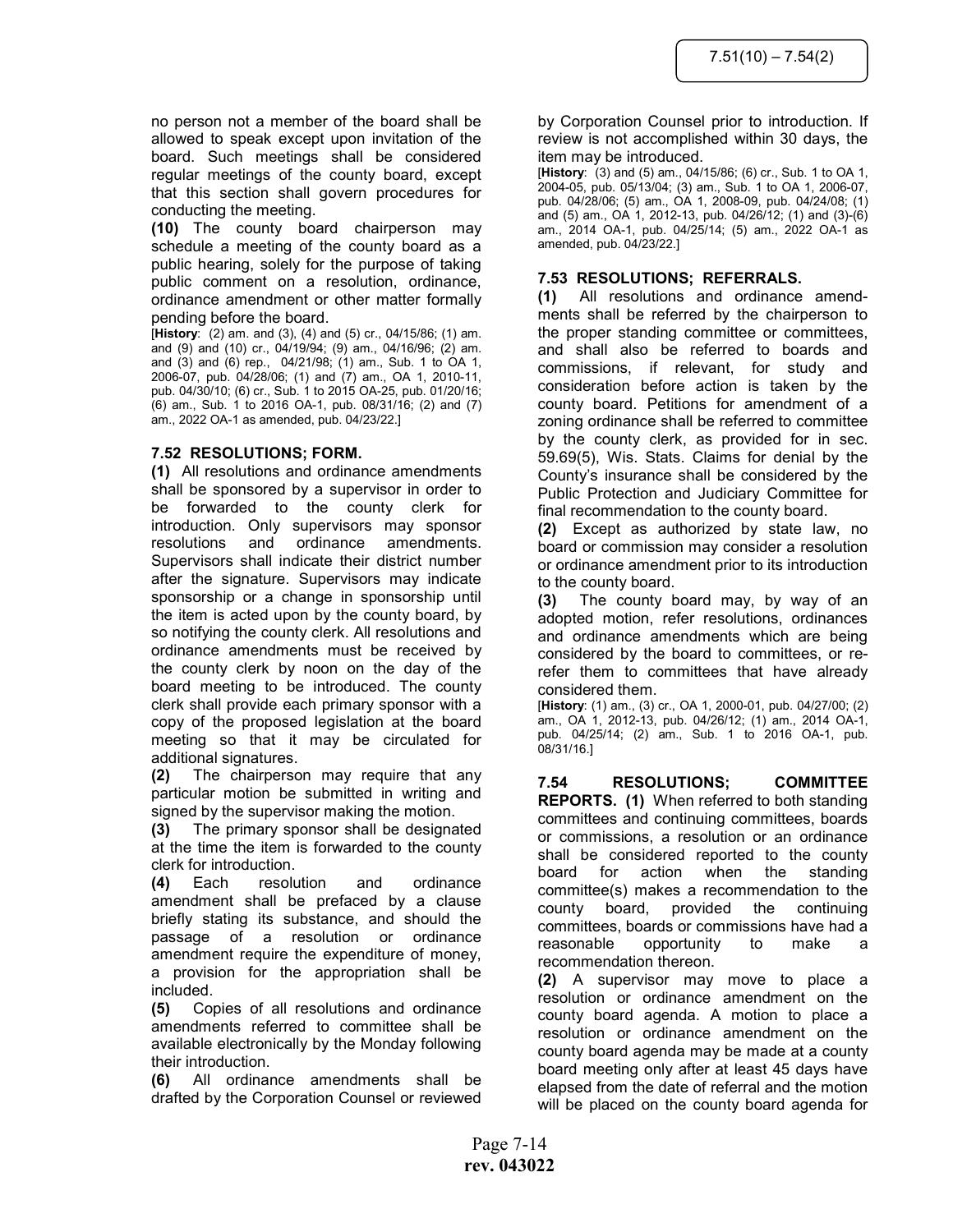the next regular county board meeting. If the motion is approved by a majority of the supervisors present at that meeting, the resolution or ordinance amendment shall be placed on the agenda for action at the next regular county board meeting. However, for a resolution or ordinance amendment referred to committee by the county board, a motion to place the item on the agenda may be made at any time.

[History: (1) am., 04/15/86; (1) am. and (3) rep., 04/21/92; (2) am., 04/16/96; (1) and (2) am., OA 1, 2000-01, pub. 04/27/00; (2) am., OA 15, 2008-09, pub. 10/02/08; (2) rep. and recr., OA 1, 2012-13, pub. 04/26/12; (2) am., 2014 OA-1, pub. 04/25/14.]

7.55 RESOLUTIONS; HOW PROCESSED IN COMMITTEE. (1) The sponsor of any resolution, ordinance or ordinance amendment and the affected department head shall be invited to discuss it at the particular committee receiving the referral, when the sponsor's resolution, ordinance or ordinance amendment is to be considered, at a date which is agreeable to both the committee chairperson and the sponsor.

[History: (1) am., 04/19/88; (1) am., 2022 OA-1 as amended, pub. 04/23/22.]

7.56 RESOLUTIONS; FISCAL ANALYSIS. (1)(a) The introduction of a resolution or ordinance involving the expenditure or receipt of funds or which establishes or changes a county policy, shall be accompanied by a fiscal or policy note, or both, as appropriate. A fiscal note shall detail the resolution's or ordinance's effect on county finances, detailing projected expenditures for the current and subsequent years, including any applicable state and federal offsetting revenues. Fiscal notes for resolutions that authorize borrowing, shall include information regarding the term of borrowing, unless the information is already included in the resolution itself. A policy note shall be concise and shall identify the existing policy, if any, on the issue; and the existing practice if there is no formally adopted policy; and specify the impact on existing county policy or practice. Fiscal and policy notes shall be on a form approved by the personnel & finance committee.

(b) Whenever an ordinance amendment creates a new fee or changes an established fee, the ordinance amendment shall be accompanied by an analysis of the costs incurred in providing the service associated with the fee. All fee analyses shall be on a form

approved by the Personnel & Finance Committee.

(1m) Prior to being forwarded to the county clerk for introduction, any resolution or ordinance amendment involving the expenditure or receipt of funds must be reviewed by the controller and shall be accompanied by a fiscal note, unless the item is directly introduced by a supervisor. Should amendments or substitutes be developed, the department initiating the item shall be responsible for updating the fiscal note.

(2) Resolutions or motions to award contracts shall include the amount of money involved in the contract, the term of the contract, the name and address of the contractor, and a reasonably informative description of the goods or services or other items to be provided.

(3) Copies of all such contracts, signed by the other party, shall be in the county board chambers and in the possession of the county clerk at the time they are considered. This requirement shall not apply to intergovernmental agreements or other contracts with another governmental body. Contracts shall not be modified after county board approval unless provided for by county board action.

[History: (1) am., 04/15/86; (2m) cr., 04/21/92; (1) am., (1m) cr., and (2m) and (4) rep., 04/19/94; (3) am., Sub. 1 to OA 1, 2004-05, pub. 05/13/04; (1) am., OA 1, 2008-09, pub. 04/24/08; (1)(a) am., OA 1, 2012-13, pub. 04/26/12; (1m) and (3) am., 2014 OA-1, pub. 04/25/14.]

7.57 RESOLUTIONS; COUNTY BOARD ACTION ON. (1) The county board chair shall place a resolution, ordinance, or ordinance amendment on the county board calendar within 60 days after a committee(s) has made a recommendation to the county board. This shall not affect the ability of a supervisor to make a motion to place a resolution, ordinance, or ordinance amendment on the county board calendar after at least 45 days have elapsed from the date of referral.

(2) After a committee(s) has made a recommendation to the county board on a resolution, the question before the county board shall be the recommendation of the first standing committee to which an item was formally referred to make a recommendation, other than "no recommendation."

(3) Except for zoning amendments, if the recommendation of the first standing committee to make a recommendation is for indefinite postponement, rejection or denial, any member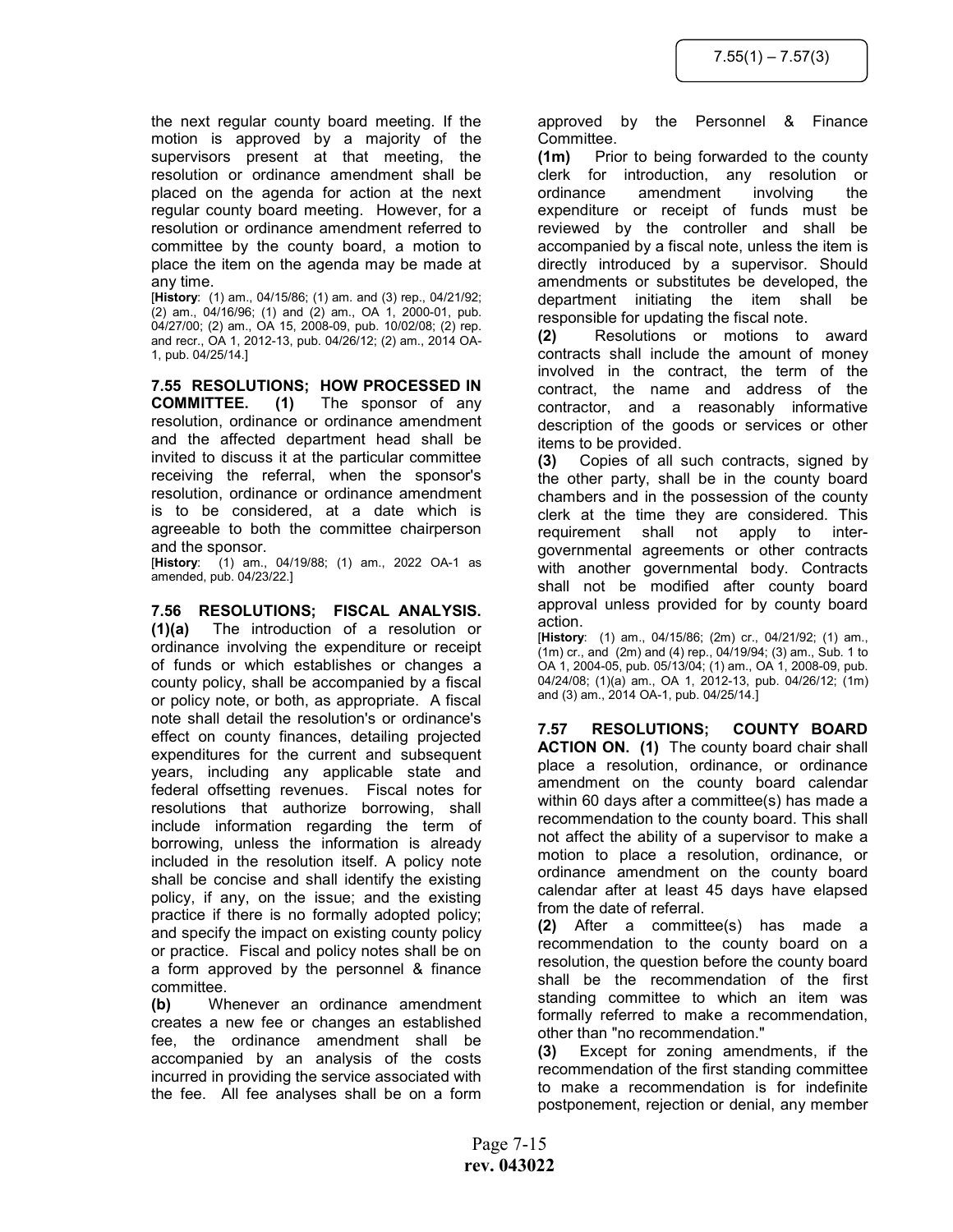may move for adoption and the motion before the board shall be for adoption.

(4) If the recommendation of the first committee to make a recommendation is for indefinite postponement, but an amendment is offered during the county board meeting and adopted, then the question before the county board shall be adoption of the resolution as amended.

[History: (1) am., (2) cr., 04/19/88; (3) and (4) rep. and (5) renum. as (3), OA 1, 2008-09, pub. 04/24/08; 7.57 am. and renumb., OA 1, 2012-13, pub. 04/26/12; (2) am., Sub. 1 to 2016 OA-1, pub. 08/31/16.]

#### 7.58 RESOLUTIONS; MISCELLANEOUS CONSIDERATIONS.

(1) A motion to receive and place on file lengthy reports means that the report is not to be printed in the Proceedings.

(3) All motions to refer or re-refer a matter to a committee shall be debatable.

(4) All pending resolutions, ordinances and ordinance amendments shall be carried forward to each newly elected county board.

(5) All proposed resolutions, ordinances and ordinance amendments shall be considered indefinitely postponed if no action by the board has been taken within one year of the date of referral to any standing committee except that the sponsor may request that the resolution, ordinance or ordinance amendment be continued by so notifying the county clerk in writing. Any non-final action of the county board or a request by the sponsor shall allow an additional year before the matter is considered indefinitely postponed.

(6) It shall be the responsibility of the sponsor or sponsors of a resolution, ordinance or ordinance amendment to determine the possible application of subsection (5) through passage of time.

(7) In no case shall an amendment be in order on the consideration of an executive veto. (8) A member may withdraw a motion at any time prior to adoption, with the consent of their second. Nothing shall prohibit another member from making the same motion as one previously withdrawn.

(9) A supervisor may request separation of any item within a resolution or ordinance amendment and, if the chair rules that the item can be separated, it shall be considered by the board separately.

(a) A separated part of a resolution or ordinance amendment which is referred to committee shall be treated as a new resolution

or ordinance amendment. Such a resolution shall be drafted by the County Board Office and a separated ordinance amendment shall be drafted by Corporation Counsel.

(b) A separated part of a resolution or ordinance amendment which is not referred to committee shall be considered by the Board at the same meeting unless properly postponed. The separated resolution or ordinance amendment shall be noted as separately considered in the county's legislative tracking system.

(10) A session of the county board shall be a one year period, beginning on the third Tuesday in April in even-numbered years, and on the date of the second meeting in April in odd-numbered years. The session beginning April 15, 2014, shall be designated board year 2014. The session beginning in April of each succeeding year shall be designated by the year in which it commences.

(11) No resolution or ordinance amendment that has been defeated or indefinitely postponed by the county board shall be reintroduced during the same session, nor shall any resolution or ordinance amendment which is substantially the same as one which was defeated or indefinitely postponed be considered by the board within the same session.

(12) All amendments to resolutions, ordinance amendments and the budget must be made in writing.

[History: (6) am., 04/15/86; (7) and (8) cr., 04/17/90; (4) am., 04/19/94; (2) rep., 04/21/98; (8) am. and (9), (10) and (11), cr., OA 1, 2000-01, pub. 04/27/00; (5) am., OA 1, 2010-11, pub. 04/30/10; (12) cr., OA 1, 2012-13, pub. 04/26/12; (10) am., 2014 OA-1, pub. 04/25/14; (8) and (9) am., 2022 OA-1 as amended, pub. 04/23/22.]

7.59 SEATING ARRANGEMENTS FOR BOARD MEETINGS. (1) Seating arrangements for county supervisors shall be compact to avoid a permanent vacant seat.

(2) Seat exchanges can be made by mutual consent of the supervisors involved.

(3) The first four rows in the chambers will be for county board supervisors only.

(4) The two seats to the chairperson's left on the center aisle of the fifth row shall be reserved for the county board's staff. Remaining seats in the fifth row to the chairperson's left shall be reserved for the news media. Access to media seating shall not be available to the general public, registered lobbyists, or individuals registered and/or speaking before the board in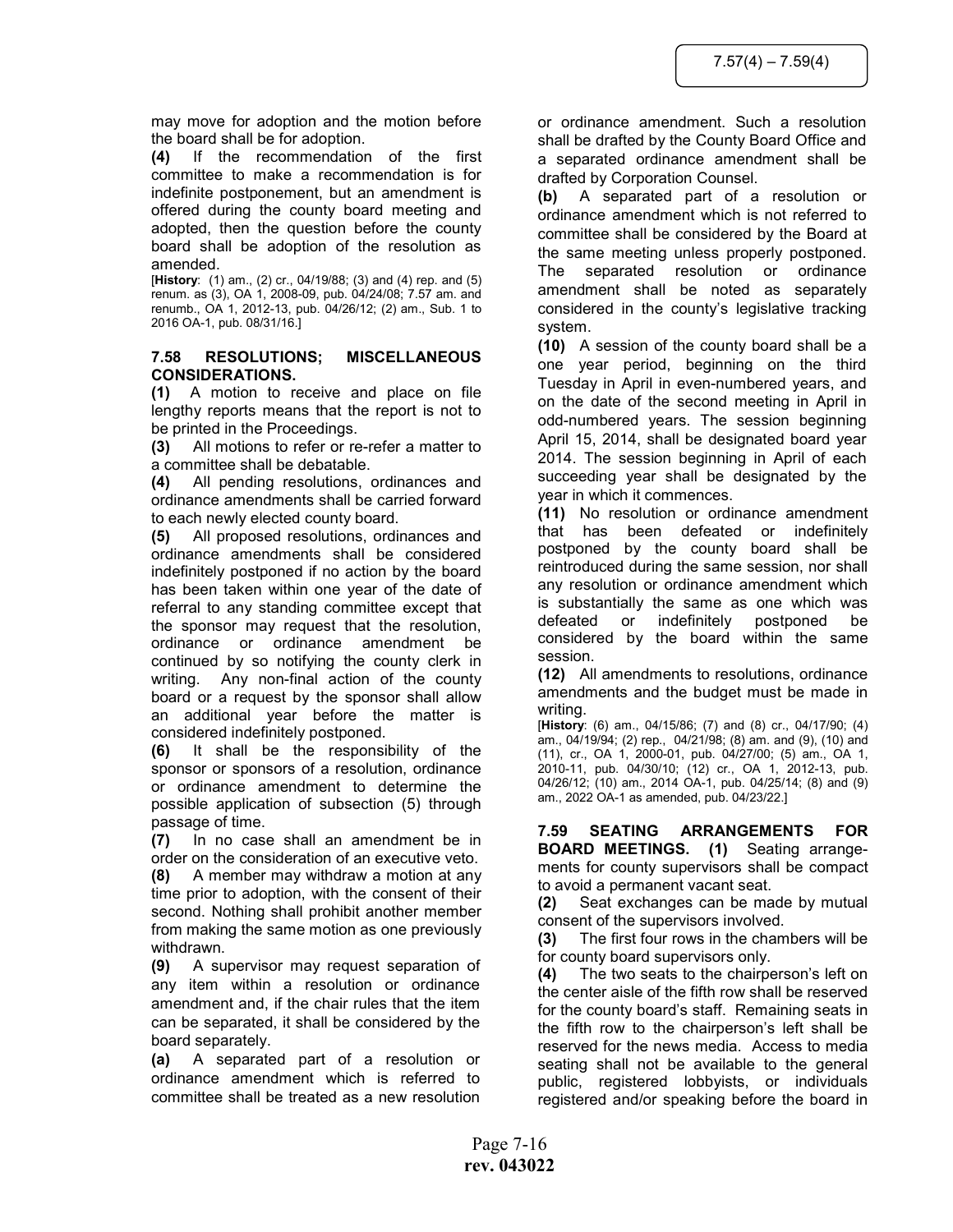support of or opposition to an item on the board agenda. If members of the media do not use the seats, the seats may be used by staff from county departments and other county officials.

(5) The seats in the fifth row to the chairperson's right shall be for the county executive's staff, staff from county departments, and other county officials.

(6) Remaining rows may be used by staff and county officials but not by the general public. In no case shall the general public have access to the seating area in the chambers during a county board meeting.

(7) The county clerk shall have a seat at the rostrum, designated by the county board chairperson.

(8) A child under the age of 18 of any parent otherwise authorized to be on the county board floor under the provisions of this section is authorized to be on the county board floor with their parent.

[History: (7) am., 04/15/86; (4) rep., 04/19/88; (5) am., 04/17/90; (3) and (6) am. and (8) cr., 04/21/92; (5) and (6) am., 04/21/98; 7.59 am., OA 1, 2002-03, pub. 04/29/02; (8) rep., OA 1, 2008-09, pub. 04/24/08; (4) am., OA 1, 2010-11, pub. 04/30/10; (4) and (7) am., 2014 OA-1, pub. 04/25/14; (8) cr., 2017 OA-42, pub. 01/25/18.]

7.60 COUNTY BOARD AGENDA. (1) Unless an exception is granted by the county board chair, all items to be included on the agenda must have committee action by 9:00 a.m. on the day which is 7 days prior to the board meeting.

(2) The county board office shall prepare and release the agenda by 4:00 p.m. on the day which is 6 days prior to the board meeting.

(3) An item may be placed on the agenda as a special order of business at the request of the county board chairperson or by any county board committee, with the approval of the county board chairperson, such requests being entered on the minutes of the committee.

[History: (1) and (3) am., (5) rep., 04/15/86; (1), (2) and (3) am., 04/21/92; (1) and (2) am., 04/19/94; (3) and (6) rep., 04/21/98; (1)-(3) am., 2014 OA-1, pub. 04/25/14.]

7.61 COUNTY BOARD AGENDA; ORDER OF BUSINESS. (1) The order of business for county board meetings shall be as follows:

- A. Roll Call
	- 1. Inspirational message (limited to three minutes)
	- 2. Pledge of allegiance
- B. Special Matters and Announcements.
	- 1. Memorial resolutions, proclamations and special presentations (limited to ten minutes)
- 2. Appearances by the county executive
- 3. Announcements (limited to two minutes and to the announcement of a coming event or the introduction of an item)
- 4. Public hearings
- C. Approval of payments

The list of all bills to be presented to the board for payment shall be made available no later than forty-eight hours prior to the meeting and shall be presented to the county clerk's office and posted on the county board website

- D. Claims recommended for denial
- E. Approval of county board minutes

F. Consent Agenda (items which passed all committees, boards, commissions, etc., without opposition or abstention, for which there are no amendments, and for which no requests have been made not to place on the consent agenda. Items which were reported out of committee with "no recommendation" shall not be placed on the consent agenda.)

- G. Motions from previous meetings
	- 1. Motions from previous meetings, including motions to reconsider, rescind, place a resolution or ordinance amendment on the agenda, or override a county executive veto
- H. Reports on zoning petitions
- I. Ordinance amendments
- J. Award of contracts
- K. Resolutions
- L. Appointments
- M. Items Requiring a Two-Thirds Majority for Passage. In addition to any other items requiring a two-thirds vote, any ordinance amendment or resolution creating or changing fees charged to users of services that is considered after adoption of the annual budget shall require a twothirds vote of the county board.
- N. Special order of business. All special order items will be placed in this section except that, in the exercise of his or her discretion, the chairperson may designate a time certain for such matters.
- O. Such other business as the county board is authorized to conduct by law
- P. Adjournment

(2) The order of business for county board consideration of the annual budget shall be as follows:

- A. Roll Call
	- 1. Inspirational message (limited to three minutes)
	- 2. Pledge of allegiance
- B. Operating Budget Resolution

Page 7-17 rev. 043022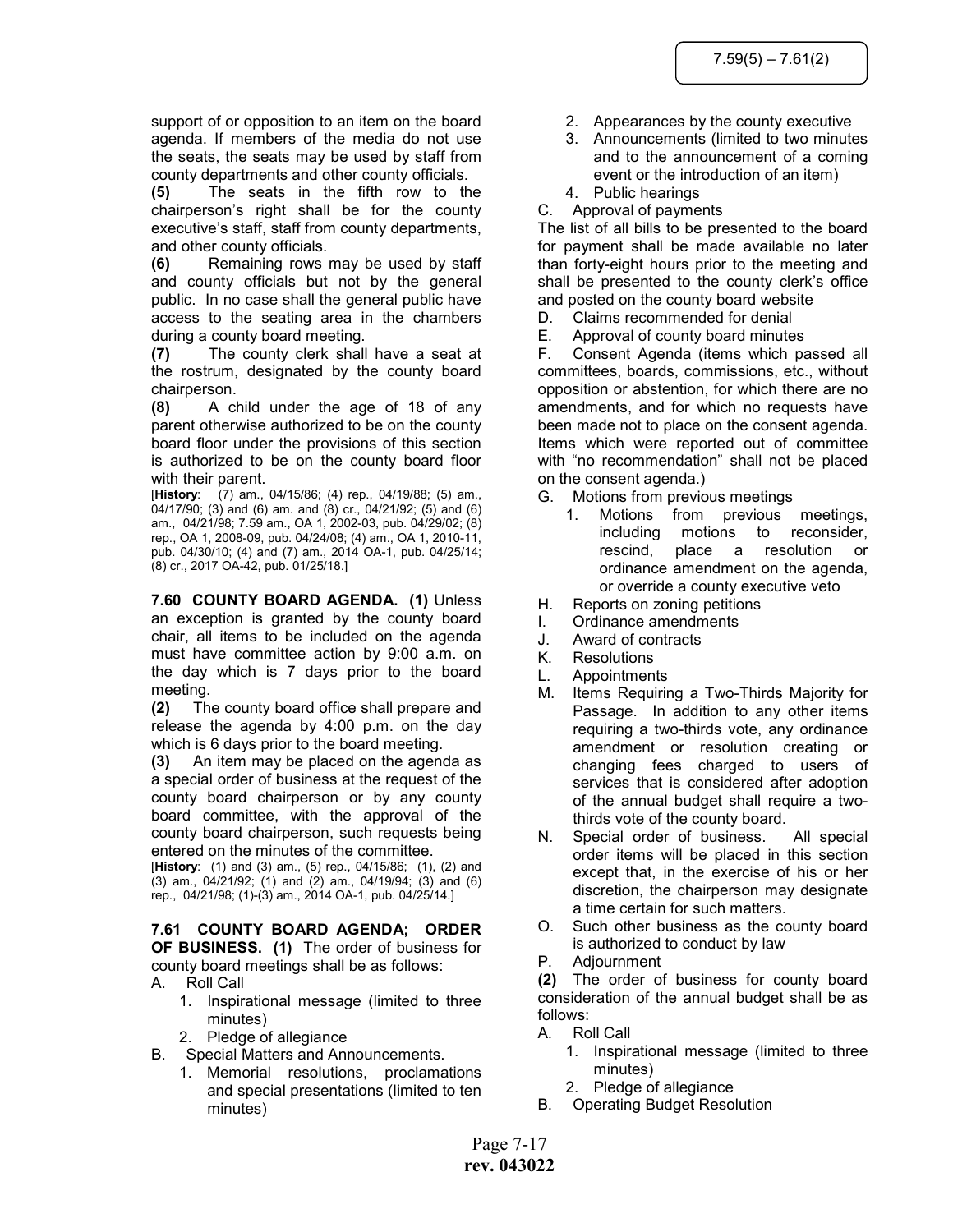- C. Capital Budget Resolution
- D. Ordinance Amendments Creating or Changing Fees
- E. Resolution Setting the Tax Levy
- F. Such Other Business As The County Board Is Authorized To Conduct By Law

G. Adjournment

[History: Part B and Part J am. and Part K rep., 04/15/86; Part H rep., and Parts I - M relettered and as relettered, Part J am., 04/21/92; (1)H am., OA 2, 1992-93, pub. 06/01/92; (1)B am., OA 5, 1992-93, pub. 07/29/92; (1) am., 04/16/96; (1)B. am., 04/21/98; (1)E – L relettered and am., Sub. 1 to OA 1, 2004-05, pub. 05/13/04; (1)C. and G. am., Sub. 1 to OA 1, 2006-07, pub. 04/28/06; (1)B. am., OA 7, 2007-08, pub. 07/06/07; (1) am. and (2) cr., OA 1, 2008-09, pub. 04/24/08; (1)(G) am., OA 1, 2010-11, pub. 04/30/10; (1)B. and F. am., OA 1, 2012-13, pub. 04/26/12; (1) am., 2014 OA-1, pub. 04/25/14; (1)A.1. and (2)A.1. am., 2022 OA-1 as amended, pub. 04/23/22.]

7.62 COUNTY BOARD MEETINGS; CON-DUCT. (1) No committee of the board shall absent itself from the floor while the board is in session without special leave of the chairperson.

(2) Supervisors, visitors, staff and others shall at all times conduct themselves in a respectful manner.

(3) There shall be no loud noises or conversation on the board floor or in the visitor's section during the board sessions.

(4)(a) While the board is in session, cell phones, pagers, laptop and tablets, and other personal communication devices shall be kept in a silent mode, so that no audible sound is generated by the device.

(b) 1. Supervisors shall use county-provided electronic devices in accordance with the county's policy on Proper Use of Computer Equipment, Software and Connectivity.

2. Failure to follow the county's policy may result in revocation of access to countyprovided devices.

3. Use of an electronic device during a meeting may be subject to Wisconsin's Open Meetings and Public Records Laws.

(5) When any supervisor is about to offer a motion, to speak in debate or lay any matter before the county board, they will rise and address the chairperson in a respectful manner.

(6) A supervisor who has the floor cannot be interrupted except by a request to yield to a question pertinent to the subject matter under consideration or by a point of order.

(7) No supervisor shall be allowed to speak more than twice nor more than ten (10) minutes in the aggregate on the same question, except by unanimous consent.

(8) Only supervisors, the county board staff, the sergeants-at-arms and the county clerk are authorized to distribute literature or be in the supervisors' seating section of the county board chambers while the county board is in session. No literature or other materials may be distributed on supervisors' desks at any time, including prior to the convening of the board meeting, without the permission of the county board chairperson.

[History: (4) and (7) am., 04/15/86; (8) cr., 04/17/90; (8) am., 04/21/92; (2) and (8) am. and (4) rep., 04/19/94; (6) and (8) am., (4) cr., OA 1, 2000-01, pub. 04/27/00; (4) am., OA 1, 2010-11, pub. 04/30/10; (4) am., 2014 OA-1, pub. 04/25/14; (9) cr., Sub. 1 to 2020 OA-1, pub. 05/04/20; (9) resc., 2021 OA-56, pub. 12/28/21; (5) am., 2022 OA-1 as amended, pub. 04/23/22.]

7.63 COUNTY BOARD MEETINGS; REGIS-TRATIONS. (1)(a) Members of the general public and others who are not members of the county board may address the county board on any matter pending before the board, as printed on the calendar, except that no registrations shall be in order on Special Matters and Announcements or procedural motions that are on the calendar. Before addressing the board, such persons shall file with the clerk a registration form giving their name, address, the subject on which they wish to speak, and such other information as required.

(b)1. Members of the public wishing to address the county board virtually must register electronically at least 30 minutes prior to the commencement of the virtual or hybrid meeting.

2. In order to address the board at an inperson or hybrid meeting, members of the public physically attending in-person and wishing to address the county board can register at the meeting.

(c) Those wishing to register their position, but not speak, on an issue being considered by the board at a meeting held virtually, shall also register electronically. Instructions for electronic registration shall be included in the public notice of the meeting. For in-person or hybrid meetings, those attending in-person and wishing to register their position, but not speak, on an issue being considered by the board, shall also be able to register with a paper form.

(2) If the county board has taken testimony on an item and considers action on the item at a separate meeting, the public shall not have the opportunity to testify when that same item appears on subsequent county board calendars.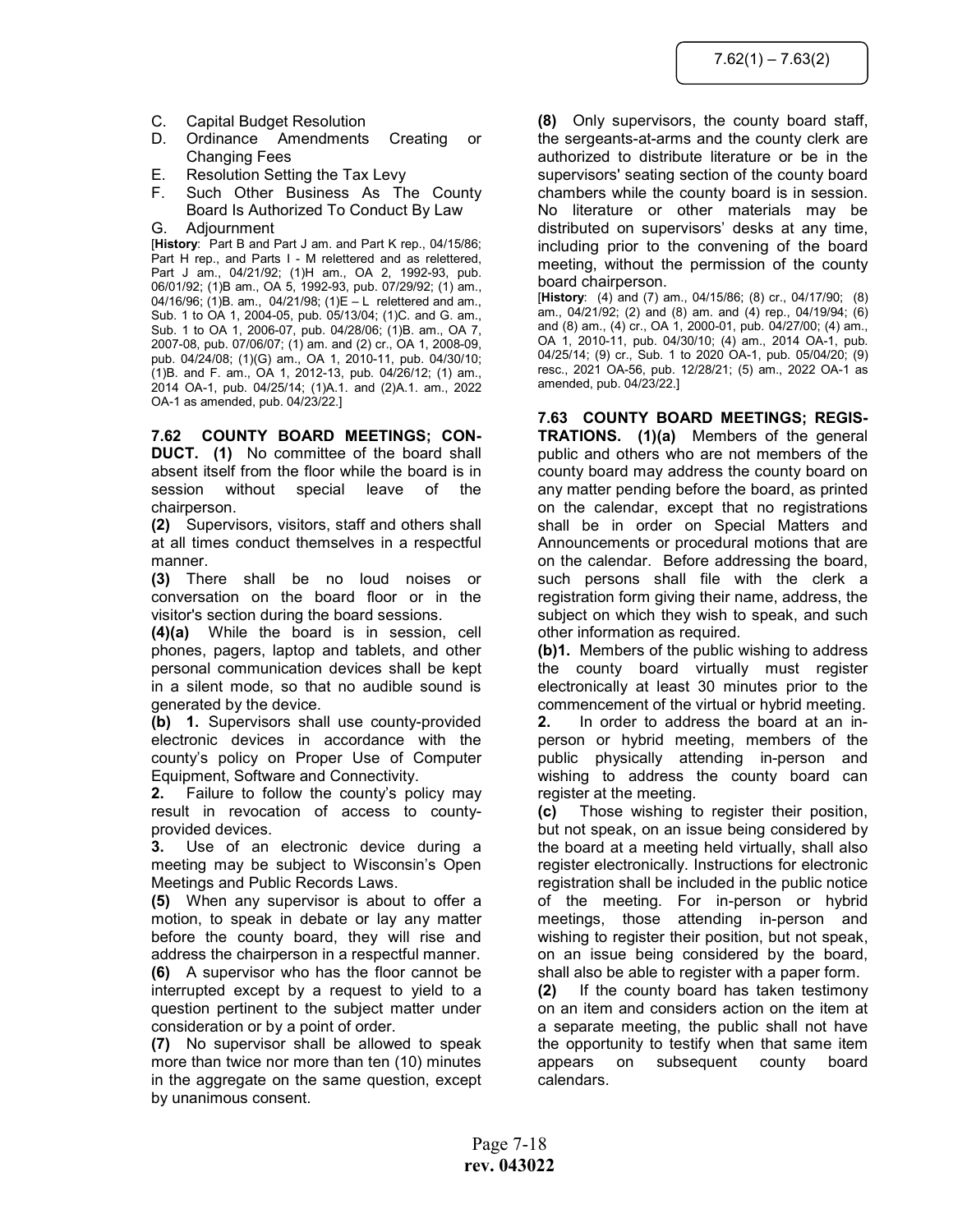(3) Registration forms shall be available through an electronic link on the meeting agenda and the online legislative information center for hybrid and virtual meetings. Paper registration forms shall be available at the meeting location for those physically attending in-person or hybrid meetings.

(4) As any particular resolution, ordinance amendment or other matter is brought before the board, the chairperson shall announce the number of registrations filed from those present at the meeting and the position of the registrants regarding the agenda item. If petitions have been filed with the county clerk prior to the meeting, the chairperson shall announce the number of petitions filed and the petitioner's positions in reference to the agenda item. Staff shall provide the online registration list containing the names and registration info for each online registrant to the County Board prior to action on each item.

(5) Registrants will be allowed to speak at the time the issue identified in the registration is before the board. However, no registrants will be allowed to speak once county board debate on the matter has begun.

(6) No registrant shall speak for more than five minutes, subject to the following exceptions:

(a) No registrant using an interpreter shall speak for more than ten (10) minutes; and

(b) On matters being reconsidered by the board, and consideration of motions to override county executive vetoes, no registrant shall speak for more than two (2) minutes, and no registrant using an interpreter shall speak for more than four (4) minutes.

(7) Questioning of registrants by supervisors shall occur after every 10 registrants on the particular subject have completed their appearances. The presiding officer shall have discretion to vary the intervals between questioning by supervisors.

(8) Subsections (5) through (7) shall not apply to county officials or employees requested by the board to appear and give information.

(9) Non-supervisors, other than a member of the public who has registered to speak pursuant to s. 7.63, shall not be allowed to address the board on any issue except that department heads or other county staff may be permitted to speak in response to questions from members of the board. County staff does not include the executive.

[History: (8) am., 04/15/86; (4), (5) and (7) am., 04/21/92; (1) am. and (9) cr., 04/19/94; (2) rep., (6) and (9) am., 04/21/98; (1), (3) and (5) am., OA 1, 2002-03, pub. 04/29/02; (1) and (6) am., OA 1, 2010-11, pub. 04/30/10; (2) cr., OA 1, 2012-13, pub. 04/26/12; (4) am., 2014 OA-1, pub. 04/25/14; (1) am., 2019 OA-40, pub. 04/10/20; (6) am., Sub. 1 to 2020 OA-1, pub. 05/04/20; 7.63 am., 2021 OA-56, pub. 12/28/21; (4) am., 2022 OA-1 as amended, pub. 04/23/22.]

## 7.64 COUNTY BOARD MEETINGS; VOTING.

(1) Any supervisor may call for a roll call vote on any question, provided that such request is made prior to announcement by the chairperson of the next order of business, and the result shall be recorded by the clerk in the proceedings.

(2) When calling the roll during a roll call vote, the clerk shall repeat the vote of each member when recording the vote.

(3) Roll call votes shall be taken in rotating alphabetical order per meeting.

(4) Supervisors must be in their seats, or if attending virtually, have their camera turned on, if device is equipped with one, for a roll call vote.

[History: (3) and (4) cr., 04/15/86; (5) cr., 04/17/90; (2) rep., 04/21/92; (5) rep., 04/21/98; (2) cr., Sub. 1 to OA 1, 2006-07, pub. 04/28/06; (4) am., 2021 OA-56, pub. 12/28/21.]

## 7.65 COUNTY BOARD MEETINGS; RECON-SIDERATION AND RESCISSION.

(1) The motion to reconsider any action may be made only by a supervisor who voted with the prevailing side, and it must be seconded.

(2) A motion to reconsider shall be made by the end of the same meeting at which the action to be reconsidered took place and the clerk shall record the motion in the minutes.

(3) The motion to reconsider shall be acted upon on the day made, unless by suspension of the rules, consideration of the motion is postponed until the next meeting of the board.

(4) A member shall not be allowed to speak more than twice on a motion for reconsideration or a motion to override a county executive veto, for not more than 5 minutes.

(7) A motion to rescind an action may be made by any member at any time but such motion requires the support of the majority of all supervisors elected, provided, however, that such rescission will not be inconsistent with actions that have been commenced because of the action to be rescinded and will not result in consequences inimical to the interests of the public or the county.

[History: (2), (3) and (6) am., 04/15/86; (4) cr., 04/19/88; (4) rep., 04/21/92; (4) cr., 04/19/94; (3) am. and (5) and (6)